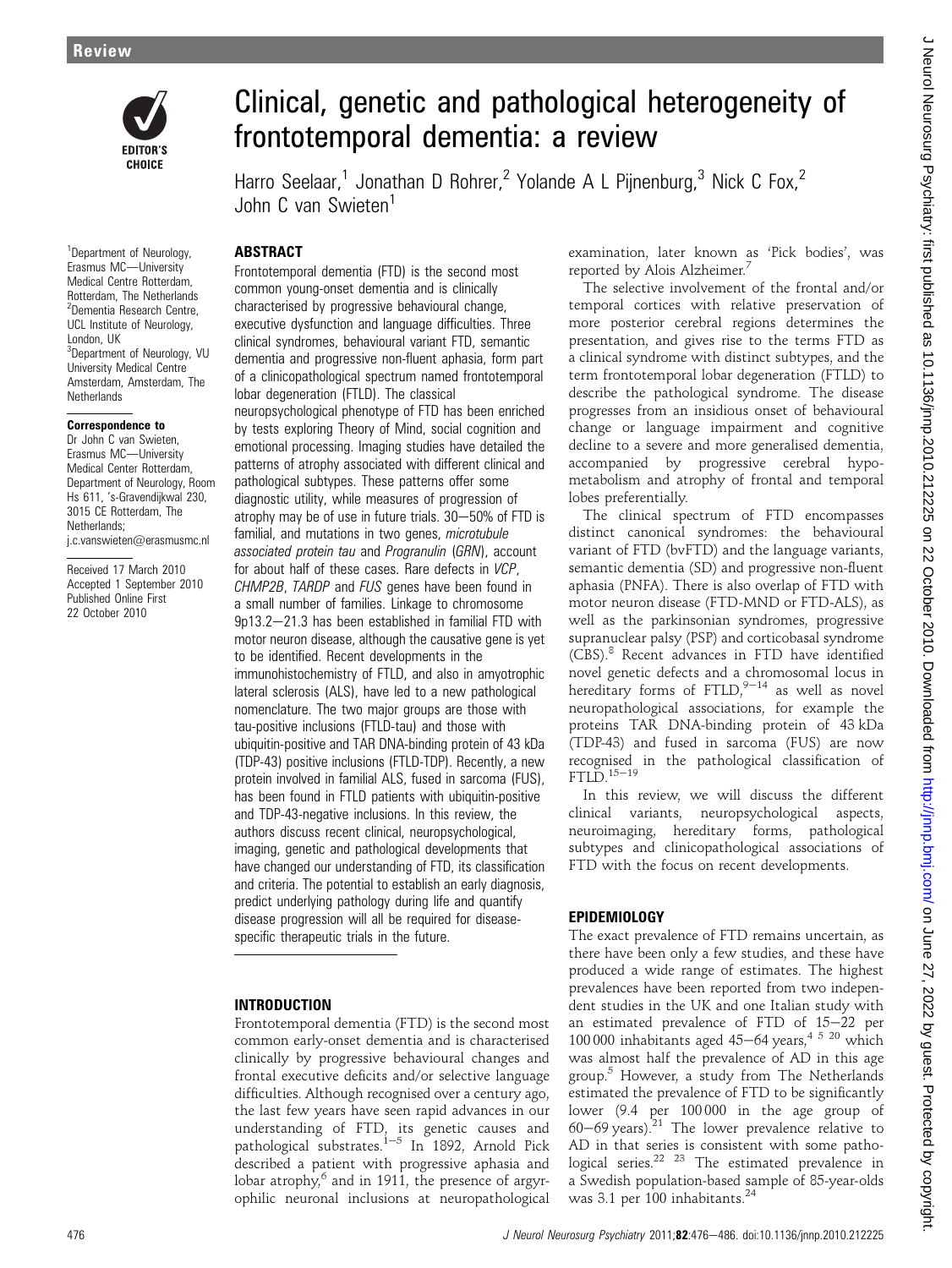Two reported incidence studies of FTD were remarkably consistent: 3.5 and 4.1 cases per 100 000 person-years in the agegroup of 45–64 years.<sup>25 26</sup> There do not appear to be any clear gender differences in susceptibility.<sup>21 23 26 27</sup>

The average age at onset is around  $50-60$  years, although approximately 10% have an age at onset of over 70 years (up to 89 years).<sup>9</sup> There is a wide range in durations of illness  $(2-20 \text{ years})$  partly reflecting different underlying pathologies. Patients with FTD-MND have the shortest survival with a mean of 3 years.<sup>9</sup> <sup>28</sup>

## CLINICAL PRESENTATION

BvFTD, SD and PNFA all share an insidious onset and inexorably progressive but variable decline. Each clinical syndrome is associated with topographically distinct cerebral involvement: with bvFTD associated with symmetrical (or right-sided) frontal and anterior temporal dysfunction, PNFA left frontotemporal dysfunction and SD anterior temporal (typically left more than right) deficits. BvFTD is the most common of these subtypes and accounts for about half of all cases<sup>9 29</sup> without any clear differences in presentation between sporadic and familial bvFTD, or between late- and early-onset bvFTD.<sup>30</sup> While all of the subtypes can occur in conjunction with motor neuron disease (FTD-MND), it is most commonly seen with bvFTD, occasionally with PNFA and only very rarely with SD.

Emotional blunting, loss of empathy, apathy, selfishness and neglect of personal hygiene are typical of bvFTD but may be seen in all subtypes.<sup>31</sup> Other frequently reported symptoms are disinhibition, irritability, gluttony, altered preference for foods (particularly for sweets), wandering, pacing, motor and verbal stereotypies, and hoarding.<sup>31</sup> It has been suggested that bvFTD can be subdivided into apathetic and disinhibited variants depending on initial presentation<sup>32</sup>; however, these symptoms frequently co-occur, and the usefulness of this distinction is questionable.<sup>30</sup> A stereotyped-compulsive syndrome has been recognised as a third variant.<sup>33</sup>

A significant correlation with specific topographic patterns of atrophy, hypoperfusion or hypometabolism has been found for several of these symptoms. Apathy is associated with atrophy and dysfunction of the right anterior cingulate cortex and superior frontal gyrus, $34$  disinhibition with the right subgenual cingulate cortex and orbitofrontal cortex, $34-36$  overeating with an orbitofrontal-striatal circuit, $37$  and executive dysfunction with the dorsolateral and prefrontal cortex.<sup>38</sup>

The core features of current clinical criteria for bvFTD encompass an insidious onset and gradually progressive course, early disruption of social and personal conduct, early emotional blunting and lack of insight.<sup>23</sup> Stereotypic behaviour, alterations in eating behaviour and loss of social awareness particularly support a diagnosis of FTD, while more posterior symptoms such as difficulty with spatial orientation and locating objects suggest Alzheimer's disease (AD).<sup>31 39 40</sup> Apathy, mood changes and dysexecutive symptoms occur in both and have not been found to be effective discriminators of FTD from AD.39 41 42

The clinical criteria focus on behavioural changes rather than cognitive disturbances, and therefore might apply equally to a number of psychiatric syndromes, including (late-onset) depression and schizophrenia. However, virtually no studies have focused on the differentiation of bvFTD from psychiatric disorders. With this in mind, an interesting group of patients is the 'non-progressive', 'benign' or 'slow' bvFTD, who do not (or only slowly) progress over time, and do not show definite structural atrophy or hypometabolism many years

from symptom onset. $43-45$  Behavioural symptoms may appear to progress according to carer description but without any measurable cognitive change.45 As these patients with a nonprogressive bvFTD appear to have a normal life expectancy and seldom come to autopsy, the underlying pathology is still unknown.44 45 Possible diagnoses that have been suggested include decompensated Asperger syndrome or personality disorder, mild bipolar syndrome, or an otherwise previously undescribed neuropsychiatric syndrome with functional disruption of the same orbitofrontal-amygdala-polar network.<sup>44</sup>

Autopsy-proven studies have shown that the current clinical criteria correctly classify approximately 80-90% of bvFTD cases, whereas  $3-17\%$  are pathologically proven AD.<sup>46-49</sup> However, the criteria lack sensitivity (37%) in the early phase of bvFTD.<sup>50</sup> Therefore, revised criteria for bvFTD have been proposed in light of recent advances.<sup>51</sup> The most important revisions are the incorporation of neuroimaging and genetic findings within the criteria and expansion of the role of supportive behavioural features for the diagnosis of bvFTD. $51$ 

The nosology of the language variants of FTD remains controversial. PNFA and SD are the canonical subtypes of what is collectively often termed primary progressive aphasia (PPA). Fluent speech, progressive impairment of single-word comprehension, preserved articulatory abilities and a multimodal breakdown of semantic memory are the characteristic features of SD.52 Patients with SD may show behavioural changes in the course of the disease similar to bvFTD.<sup>53</sup> In particular, they may become egocentric and develop fixed daily routines.<sup>53</sup> PNFA patients present with apraxia of speech and/or expressive agrammatism: single-word comprehension and object knowledge are relatively preserved, and behavioural symptoms are less common. However, there are patients with progressive language impairment who do not fit into the SD and PNFA: a third, more recently defined, subtype of PPA is the logopenic or phonological variant (LPA) which is characterised by a slow rate of speech output, word-finding difficulties, deficits in sentence repetition and occasional phonemic errors in spontaneous speech and naming, whereas motor speech, expressive grammar and singleword comprehension are relatively spared.52 54 It remains unclear whether there are further subtypes of PPA, although there is some evidence that patients with GRN mutations have a non-fluent PPA syndrome distinct to either PNFA or LPA.<sup>55</sup>

PPA subtypes have an association with different types of underlying pathology. SD is associated most commonly with FTLD-tau FTLD-tau FTLD-TDP type  $1^{17}$  pathology and only rarely with FTLD-tau or AD pathology.<sup>49 56 57</sup> PNFA is commonly associated with FTLD-tau,<sup>56 58 59</sup> although AD and, to a lesser extent, FTLD-<br> $F$ TLD-tau,<sup>56 58 59</sup> although AD and, to a lesser extent, FTLD-TDP pathology have also been described.49 57 58 Finally, LPA is predominantly associated with AD pathology.58 59 Although these are relatively strong associations, they are not absolute, and it is currently not possible to predict with certainty the underlying pathology of specific PPA syndromes.<sup>57</sup> However, using multimodal predictors including qualitative clinical features, neuropsychological test scores and atrophy on MRI improve the non-invasive prediction of the underlying pathology in non-fluent PPA (table  $1$ ).<sup>60</sup>

Motor neuron disease (MND) may occur early or late in the disease course in a subset of FTD patients.<sup>65</sup> 66 Muscle atrophy, weakness and fasciculations are often most prominent in the upper extremities and the tongue. The disease has a rapidly progressive course with a mean survival of 3 years. It is now accepted that FTD and MND are part of the same clinicopathological spectrum. A third of all FTD-MND cases have a positive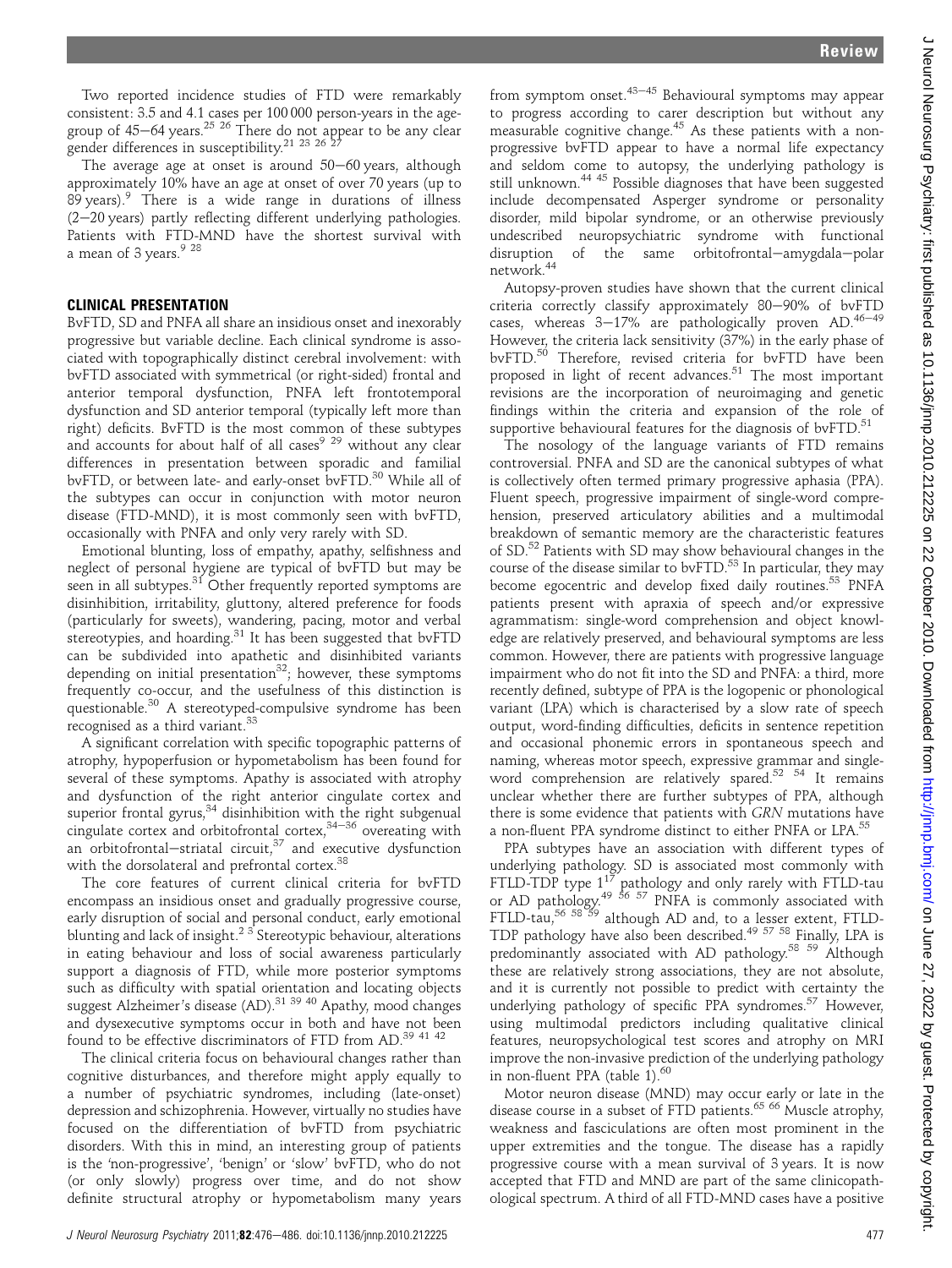|  |  |  |  |  |  |  | Table 1 Language characteristics in primary progressive aphasia variants <sup>52 55 61-64</sup> |  |
|--|--|--|--|--|--|--|-------------------------------------------------------------------------------------------------|--|
|--|--|--|--|--|--|--|-------------------------------------------------------------------------------------------------|--|

|                                         | <b>Spontaneous</b><br>speech                                                           | <b>Motor</b><br>speech | Single word<br>comprehension                                | Grammar/sentence<br>comprehension                                                     | <b>Sentence</b><br>repetition | Naming/word<br>retrieval                                                    | <b>Fluency</b>                             | Reading                  |
|-----------------------------------------|----------------------------------------------------------------------------------------|------------------------|-------------------------------------------------------------|---------------------------------------------------------------------------------------|-------------------------------|-----------------------------------------------------------------------------|--------------------------------------------|--------------------------|
| Semantic<br>dementia                    | Fluent<br>Grammatically<br>correct<br>Empty and<br>circumlocutory<br>Semantic errors   | Spared                 | Impaired                                                    | Initially spared,<br>becomes impaired as<br>single word comprehension<br>deteriorates | Spared                        | Anomia<br>(nouns > verbs)                                                   | Impaired<br>(categorical)<br>letter)       | Surface<br>dyslexia      |
| Progressive<br>non-fluent<br>aphasia    | Decreased fluency<br>Articulatory errors<br>Apraxia of speech<br>and/or<br>Agrammatism | Impaired               | Initially<br>spared,<br>becomes affected<br>in late disease | Impaired for complex<br>sentences                                                     | Can be<br>impaired            | Spared initially<br>but anomic as<br>disease<br>progresses<br>(verbs>nouns) | Impaired (letter><br>categorical)          | Phonological<br>dyslexia |
| Logopenic or<br>phonological<br>variant | Slow output with<br>word-finding pauses<br>Phonemic parapha-<br>sias                   | Spared                 | Relatively spared                                           | Impaired for simple<br>and complex sentences                                          | Impaired                      | Impaired                                                                    | Impaired (letter $\approx$<br>categorical) | Phonological<br>dyslexia |

family history for dementia, FTD, MND or FTD-MND. The causative gene defect in FTD-MND has yet to be discovered.

Some patients with predominantly right temporal lobe atrophy (RTLA) present with prominent behavioural changes, episodic memory disturbances, topographical disorientation and prosopagnosia.<sup>67 68</sup> Patients with RTLA are usually diagnosed clinically with either bvFTD or SD.<sup>68</sup> It has been suggested that patients with bvFTD and RTLA have FTLD-tau pathology, whereas patients with SD and RTLA have FTLD-TDP pathology. $<sup>6</sup>$ </sup>

#### NEUROPSYCHOLOGY AND SOCIAL COGNITION

Impairment of executive function including planning, organisation, judgement, problem solving and mental flexibility is characteristic of FTD,<sup>69</sup> whereas memory, visual perception and spatial skills are usually relatively well preserved.<sup>50</sup> <sup>70-74</sup> However, executive dysfunction may be absent or overshadowed by pronounced behavioural changes in early disease and may also be seen in  $AD^{75}$  Verbal fluency (letter and categorical) is usually impaired in bvFTD and PNFA, but to a lesser degree also in  $AD.^{76-78}$  In SD patients, semantic fluency is more impaired than letter fluency.<sup>76</sup> <sup>78</sup>

Early episodic memory impairment, a characteristic feature of AD, has also been reported in pathologically proven bvFTD cases, and in patients with  $GRN$  gene mutations.<sup>79 80</sup> Though orientation in time and place, delayed free recall and delayed recognition are more often impaired in AD than in FTD at initial assessment, it still remains difficult to differentiate FTD from AD in the early phase using standard neuropsychological tests. $81$ 

As standard neuropsychological tests cannot reliably differentiate bvFTD from  $AD$ ,  $82-84$  several investigators have explored the utility of emotional processing and social recognition tasks in the clinical diagnosis of FTD over recent years. Social dysfunction and emotional blunting commonly occur in FTD.<sup>44 75 85-91</sup> Theory of Mind (ToM) tests require the interpretation of social situations and ascribing mental state to oneself and others, and may reveal subtle deficits not detected with standard neuropsychological testing.<sup>75</sup> Recent reports suggest that the neural basis for ToM tasks, social cognition and empathy lies within the medio- and/or orbitofrontal cortex, which is affected early in bvFTD.<sup>92</sup> Patients with bvFTD have impaired scores on these tests of social judgements and cognitive flexibility, and express concrete, literal interpretations.<sup>75</sup>  $93$ Performances in ToM tests do not correlate with executive functioning on standard neuropsychological testing in the early phase.<sup>85 94 95</sup> However, in a more advanced stage, when atrophy spreads to dorsolateral frontal structures, the ToM ability and

executive functioning become strongly related.<sup>75 93 94</sup> Empathy as rated by care givers is clearly impaired in bvFTD and SD patients, and correlates with ToM tasks.<sup>85</sup> 96

In line with these observations, recognition of facial emotions is impaired in patients with bvFTD, in particular for negative emotions (anger, fear, sadness and disgust) (figure 1D).<sup>85 87-91 97</sup> The same applies for the recognition of vocal emotions, in particular for anger and sad voices.<sup>89</sup> Interpretation of sarcastic statements is impaired in FTD, and is correlated with the ability to recognise negative emotions.<sup>44</sup> Self-conscious emotions, such as embarrassment and amusement, are another important aspect of emotion functioning which may be disrupted in FTD.<sup>98 99</sup> Social cognition tests also seem to help to differentiate bvFTD patients with imaging abnormalities from the nonprogressive bvFTD with normal neuroimaging.85 96

It will be interesting to investigate further whether impaired social cognition is a very early feature of familial FTD as has already been described in a single case study of a presymptomatic mutation carrier; studying presymptomatic mutation carriers may allow identification of sensitive (even preclinical) cognitive predictors of decline and its neural substrate.<sup>100</sup>

#### NEUROIMAGING

Patients with FTD classically have frontal and temporal atrophy, and hypometabolism which is often asymmetrical. In the clinical setting this is often best seen using volumetric structural MRI scans (with coronal T1 images being particularly useful for assessing asymmetry) or with functional imaging using either FDG-PET or, less commonly, HMPAO-SPECT. More recently, however, neuroimaging studies have aimed to refine these initial findings, mostly in clinical cohorts, but also in pathologically and genetically confirmed FTD.

Studies of mild bvFTD in clinically defined cohorts show involvement particularly of frontal and paralimbic areas,<sup>101</sup> namely the anterior cingulate cortex and frontal insula as well as medial frontal and orbitofrontal cortices, hippocampus, striatum and thalamus, more in the right than in the left hemisphere (figure 1A). With increasing disease severity, more diffuse atrophy in similar areas is seen with involvement of more lateral frontal areas and subsequently more posterior temporal and anterior parietal atrophy.<sup>102</sup> It remains unclear whether this pattern of atrophy is a feature of bvFTD independent of the underlying pathology (which is heterogeneous) or whether different pathologies have distinct patterns of atrophy. Unfortunately, there are currently no studies which directly compare all of the pathological subtypes. Patients with FUS pathology seem to have a similar pattern of frontal paralimbic atrophy to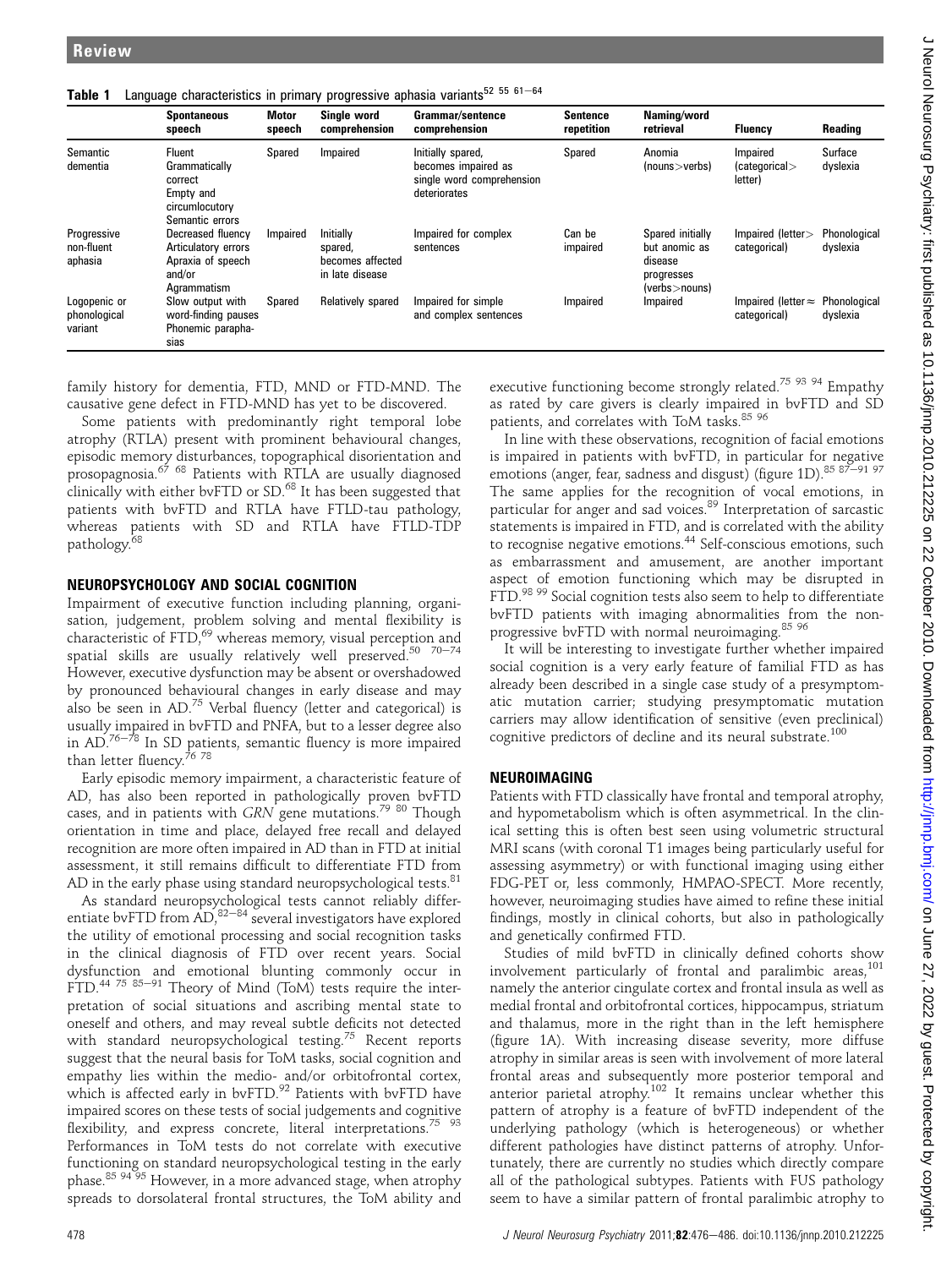progression.115 116 A mirror-image pattern of initial atrophy and disease progression seems to occur in those with right greater than left temporal lobe involvement (RTLA).<sup>117</sup> Although SD is characteristically FTLD-TDP pathologically, in a small number of cases, Pick's disease (FTLD-tau) and occasionally AD pathology can be seen. One small study showed similar patterns of atrophy in the FTLD-TDP and FTLD-tau but with a qualitatively different pattern in those with AD who had mostly hippocampal involvement, lack of the knife-edge anterior temporal atrophy seen in the other groups and without the sparing of the superior temporal gyrus.<sup>118</sup>

Studies of PNFA are fewer and more heterogeneous, which reflects the clinical heterogeneity of this group. As with SD, there is asymmetrical involvement with more atrophy in the left hemisphere and most significant involvement of the inferior frontal lobe and anterior insula (figure 1C). $52 \frac{116}{119} \frac{120}{120}$  With increasing severity, there is involvement of left superior temporal, middle and superior frontal and anterior parietal lobes.<sup>116</sup> ROI studies have also shown involvement of the caudate in PNFA.<sup>121</sup> There are few pathologically confirmed studies of PNFA, and these are usually in mixed pathological groups, but they show similar findings to the clinical cohort studies.<sup>116</sup> <sup>122</sup> Some small studies suggest there may be different patterns of atrophy in PNFA patients with PSP clinically (and therefore likely pathologically) compared with those without PSP,123 and also in those with GRN mutations (FTLD-TDP pathologically) compared with those without.<sup>63</sup> More detailed studies of PNFA subgroups will be needed to confirm these findings (figure 1).

Being able to distinguish FTD from AD is important clinically, and recent studies have suggested that atrophy or cortical thinning of precuneus, posterior cingulate, posterior temporal and parietal areas is characteristic of AD pathology independent of clinical diagnosis and is therefore helpful in distinguishing those with atypical AD presentations (which may include bvFTD or a progressive aphasia) from those with FTLD pathology.<sup>124-126</sup> Clinically, however, VBM or cortical thickness studies are unlikely to be available, and simpler techniques such as visual rating scales have been developed which can help to differentiate FTD from AD.<sup>127</sup> More sophisticated methods using techniques such as support vector machines are being developed which allow automatic classification of patients into FTD or AD groups with little user input necessary, although currently these are computationally demanding.<sup>128</sup> Another possibility is to use support vector machine-based MRI analyses that integrate grey matter and diffuse tensor imaging (DTI),



Figure 1 Imaging of frontotemporal dementia (FTD) subtypes. (A) Frontal atrophy on axial fluid attenuated inversion recovery MRI of a patient with behavioural variant of FTD (bvFTD). (B) Axial T1-weighted image with left temporal lobe atrophy in a patient with semantic dementia (SD). (C) Coronal T1-weighted MR image of a patient with progressive non-fluent aphasia (PNFA) and left inferior frontal and superior temporal atrophy. (D) Axial T1 weighted MR image in a patient with predominant right temporal lobe atrophy.

that described above but in addition have severe caudate involvement compared with FTLD-tau or FTLD-TDP. $^{103-105}$ Studies comparing genetically defined FTD patients with either GRN or microtubule associated protein tau (MAPT) mutations <sup>106 107</sup> have described different patterns between the two groups: GRN mutations are associated with asymmetrical frontal, temporal and inferior parietal lobe atrophy, whereas MAPT mutations are associated with relatively symmetrical anteromedial temporal lobe and orbitofrontal grey matter atrophy.<sup>106 107</sup> The presence of early parietal lobe atrophy in GRN mutations, a feature which may distinguish such cases from other FTD patients, has been shown in studies of presymptomatic mutation carriers.<sup>100</sup> <sup>108</sup> Whether patients with different mutations in the same gene have distinct patterns of atrophy is unclear, although one small study suggests there may be a difference between patients with MAPT mutations that affect splicing of exon 10 (more medial temporal lobe atrophy) compared with mutations that do not affect splicing of exon 10 (more lateral temporal lobe atrophy).<sup>109</sup> Bringing these findings together, one study that used a cluster analysis to investigate bvFTD suggested there may be four types of bvFTD anatomically: a temporal-dominant subtype associated with MAPT mutations; a temporofrontoparietal subtype that can be associated with GRN mutations but also with other pathologies such as corticobasal degeneration (CBD); as well as frontal-dominant and frontotemporal subtypes.110 Larger studies of pathologically proven patients are needed to confirm these

Early voxel-based morphometry (VBM) studies of SD showed asymmetrical atrophy of the anterior and inferior temporal lobes,<sup>111</sup> <sup>112</sup> usually affecting the left more than the right hemisphere (figure 1B). These findings were supported by subsequent region-of-interest (ROI) studies of the temporal lobe, which identified involvement particularly of the temporal pole and anterior parts of the entorhinal cortex, fusiform gyrus, inferior temporal gyrus, amygdala and hippocampus with relative sparing of the superior temporal gyrus.<sup>113</sup> 114 Most studies have used clinically defined cohorts, but one study looking at measurement of cortical thickness in patients with left greater than right temporal lobe atrophy showed a similar pattern of involvement in a pathologically confirmed cohort of patients, all with FTLD-TDP.<sup>115</sup> This study also showed that areas within the left hemisphere outside the temporal lobe are involved with increasing disease severity, namely orbitofrontal, inferior frontal, insular and anterior cingulate cortices.115 Increasing involvement of the temporal lobe in the right hemisphere is seen with disease

findings.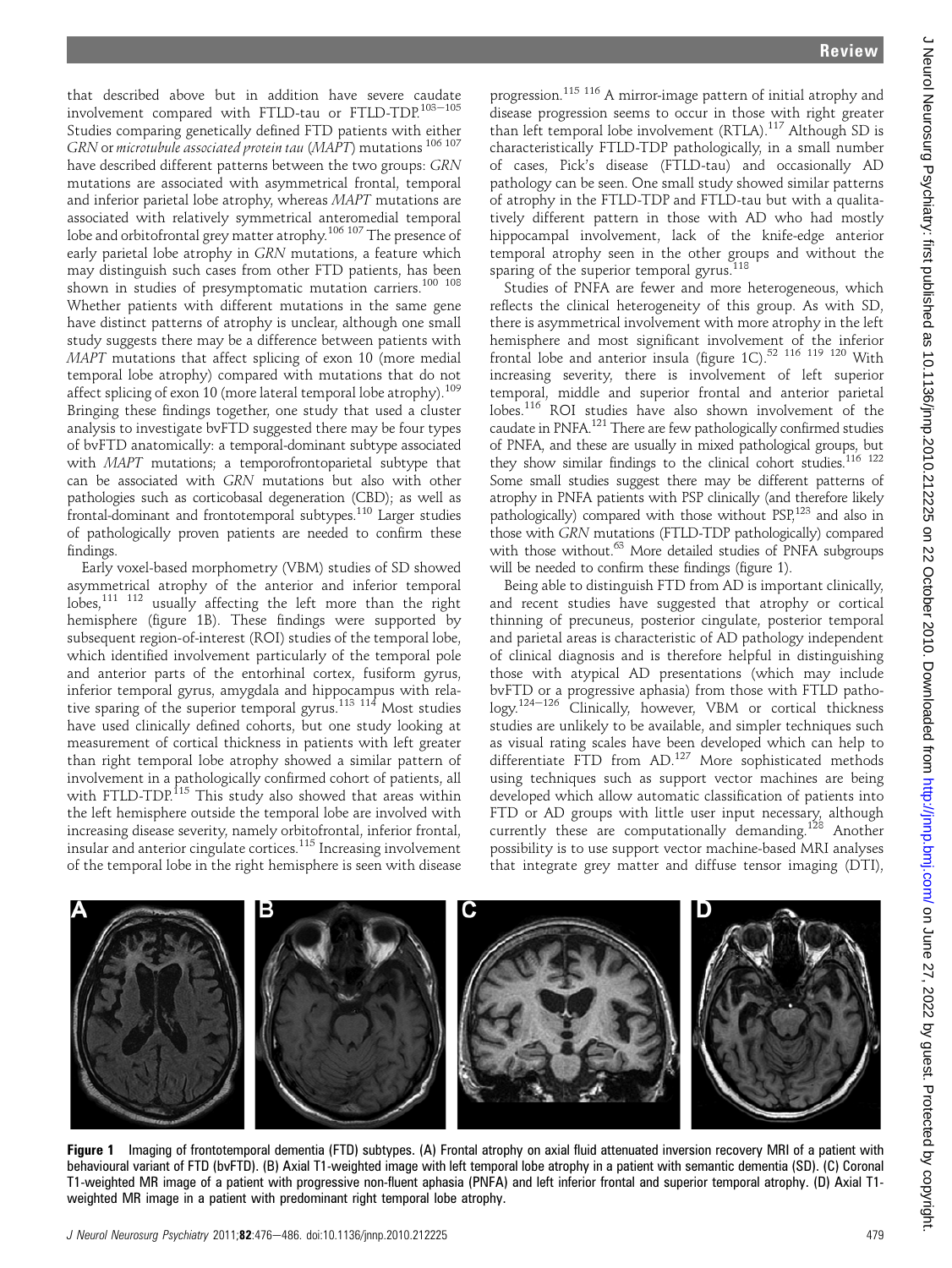which has shown accurate pathological or CSF-defined categorisation of FTLD and AD.<sup>12</sup>

A different neuroimaging tool that accurately differentiates FTLD from AD is arterial spin labelling (ASL) perfusion MRI, which reveals non-invasive quantification of cerebral blood flow, without the use of ionising radiation as in SPECT or PET.<sup>130</sup> Patients with AD pathologically can also be defined using amyloid molecular imaging (eg, PIB-PET)<sup>131</sup> but the availability of such scans is currently limited to a few large research centres.

One of the more novel concepts to emerge from recent neuroimaging studies of FTD using the technique of restingstate fMRI is the idea that FTD is caused by degeneration within specific intrinsic functional connectivity networks that are selectively vulnerable to FTLD pathologies.<sup>132</sup> Consistent with earlier VBM findings in structural MRI studies of bvFTD, resting-state fMRI studies show attenuated connectivity within an anterior 'salience' network of dorsal anterior cingulate and frontoinsular cortices which has connectivity to subcortical and limbic structures.<sup>133</sup> In contrast, there appears to be enhanced connectivity in the more posterior 'default' network which has been shown to be affected in AD.<sup>133</sup> These findings have been linked to specific neuropathological findings (early involvement of von Economo neurons in FTD),<sup>134</sup> and further work will be needed to look at whether specific pathological subtypes can be linked to specific and distinct neural network degeneration.

#### CEREBROSPINAL FLUID AND PLASMA BIOMARKERS

Currently cerebrospinal fluid (CSF) biomarkers have limited ability to identify FTD reliably. This might be explained by both the pathological heterogeneity and the large variation in neurodegenerative severity. Levels of CSF tau in FTD are normal, increased or even decreased.<sup>135</sup> Levels of CSF phosphorylated tau are essentially normal in FTD, in contrast with AD. Levels of CSF amyloid  $\beta^{1-42}$  have been found to be either decreased or in the normal range. An indication of lower amyloid  $\beta^{1-40}$  levels in FTD compared with AD and control subjects, might be particularly useful to distinguish FTD patients from subjects without a neurodegenerative disorder.<sup>135</sup>

Decreased levels of progranulin protein are found in plasma, serum and cerebrospinal fluid (CSF) by ELISA, and may reliably differentiate GRN mutations carriers from non-carriers.<sup>136-140</sup>

It remains to be investigated if measurement of plasma or CSF levels of TDP-43 is useful diagnostically, as plasma phosphorylated TDP-43 levels have been found to be correlated with the extent of TDP-43 pathology in FTLD.<sup>141 142</sup>

Recent biomarker studies on CSF are using multianalyte profiling to derive novel biomarkers for neurodegenerative disorders and have delivered some promising neuropeptides (agouti-related peptide (AgRP), adrenocortotrophic hormone (ACTH), IL-17 and IL-23 and Fas) which are useful in distinguishing FTLD-TDP from FTLD-tau patients.<sup>143</sup> <sup>144</sup>

# **GENETICS**

A positive family history has been found in  $30-50%$  of patients with bvFTD, whereas patients with SD or PNFA have a much<br>lower frequency.<sup>9—11-21-145-146</sup> The heritability in FTD-MND differs between studies from 10 to  $60\%$ . $^{9}$   $^{11}$   $^{146}$  An autosomal dominant mode of inheritance is found in 10-27% of all FTD patients.<sup>9–11</sup> 21 145 146

Genetic heterogeneity of FTLD is reflected by the identification of mutations in the MAPT and progranulin (GRN) genes in approximately 50% of the familial cases, whereas mutations in the valosin containing protein (VCP), charged multivesicular body protein 2B (CHMP2B), TAR-DNA binding protein (TARDP) and

fused in sarcoma (FUS) genes are found in less than 5%. Familial FTD-MND has been linked to chromosome 9, but the causative gene defect has yet to be discovered.

# Microtubule associated protein tau (MAPT)

More than 40 mutations in the MAPT gene have been identified in families with FTD and parkinsonism linked to chromosome 17q (FTDP-17) with accumulation of hyperphosphorylated tau protein in neurons and/or glial cells (http://www.molgen.ua.ac. be/FTDmutations).<sup>12</sup> Alternative splicing of exons 2, 3 and 10 of the MAPT gene gives rise to six isoforms: three isoforms containing three amino-acid repeats (3R), and three isoforms with four repeats  $(4R).$ <sup>147</sup> Mutations can be distinguished into missense mutations in exon 9-13 affecting the normal function of the tau protein to stabilise microtubules, and intronic and some coding mutations affecting the splicing of exon 10 at the mRNA level, resulting in a change in ratio of 3R to 4R tau isoforms.<sup>148</sup>

The mean age at onset is 55 years and usually shows a small intrafamilial variation between 45 and 65 years, although the disease may present before the age of 40 years or after 70 years in a few mutations.<sup>149</sup> The mean duration of illness is approximately 9 years, but varies between 5 and 20 years. There exists a dementia-dominant phenotype with prominent behavioural changes including disinhibition and obsessive-compulsive behaviour<sup>149</sup> and a parkinsonism-dominant phenotype with CBS or PSPlike syndromes. $80$  Patients may develop language problems—for example, mild semantic impairment during the illness.<sup>150</sup>

# Progranulin

More than 60 mutations in the GRN gene on chromosome 17 (1.7 Mb centromeric to the MAPT gene) have been identified to date, and account for approximately  $5-10\%$  of all FTD patients, and up to  $22\%$  in familial FTD.<sup>9 13 14 151-153</sup> Its frequency is similar to that of  $MAPT$  gene mutations in hereditary  $\text{FTD.}^9$  146 GRN gene mutations are occasionally reported in sporadic cases.<sup>9 151-153</sup> Whether this is due to a low penetrance of the GRN mutation in one of the parents or to a spontaneous mutation in the patient is unknown.

GRN encodes the progranulin protein, which is a growth factor implicated in wound healing and tumour growth inflammation, and is abundantly expressed in specific neuronal subsets.<sup>154</sup> The neuropathology of patients with  $GRN$  mutations is characterised by tau-negative, and ubiquitin- and TDP-43-positive inclusions.<sup>155</sup>

The mean age at onset is around 60 years, ranging from 35 to 89 years, with a penetrance of 90% by the age of 70 years.  $80$  151 Within families, the onset age shows considerable variation with a difference of up to 20 years between consecutive generations.<sup>980</sup> The mean duration is 8 years (range  $3-22$  years).

Apathy and social withdrawal are the most common behavioural changes. Twenty-five per cent of patients present with early isolated language dysfunction, suggestive of an anomic non-fluent type (without motor speech impairment) and with relatively early single word comprehension impairment.156 Hallucinations and delusions are frequently reported.<sup>157-159</sup> Episodic memory deficits occur in  $10-30%$ , and may lead to the clinical diagnosis of amnestic variant of MCI or together with parietal deficits, such as dyscalculia, visuospatial dysfunction<br>and limb apraxia to AD.<sup>157 158 160–162</sup>

Extrapyramidal features are frequently seen and include CBS with limb apraxia, asymmetrical parkinsonism and dystonia.<sup>157 158 163-165</sup> ALS is only a very rare part of the clinical spectrum within GRN families<sup>9 151 161 163 166</sup>—for example, it has been reported in a single patient of a large Canadian family.<sup>13 167</sup>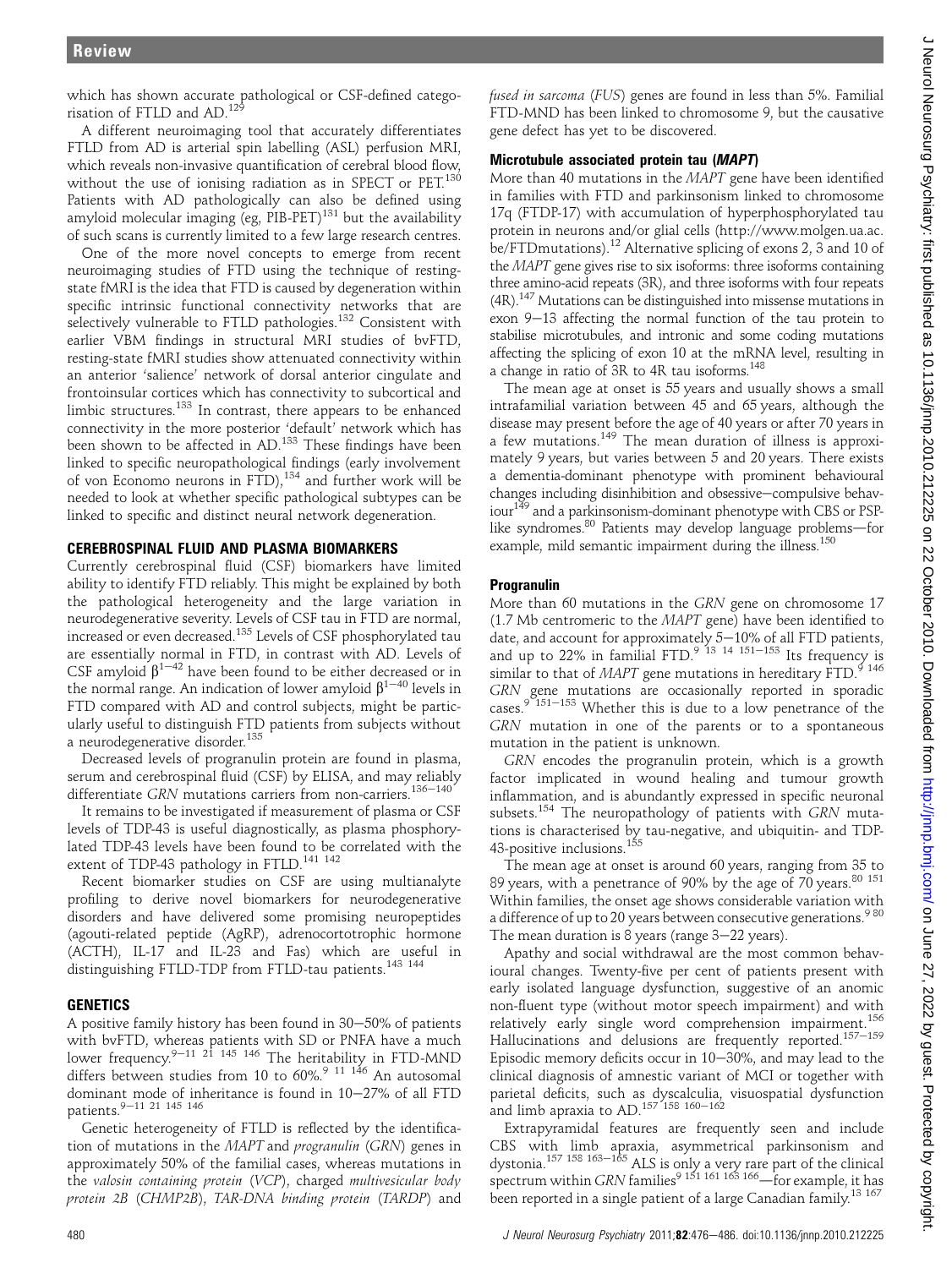#### Other hereditary forms

The genetic heterogeneity of FTD is further emphasised by the rare occurrence of mutations in the VCP, CHMP2B, TARDP and FUS genes.<sup>168–171</sup> VCP gene mutations are associated with inclusion body myopathy (90%), Paget's disease of the bone (45%) and FTD (38%) (IBMPFD), presenting between the age of 40 and 60 years.<sup>168 172</sup>

The clinical presentation of CHMP2B gene mutations consists of a frontal lobe syndrome and a more global cognitive impairment, with parkinsonism, dystonia, pyramidal signs and myoclonus later in the course of the disease.<sup>173</sup> ALS has been reported in only two patients.<sup>174</sup>

TARDBP gene mutations on chromosome 1 are found in 5% of familial  $AL\breve{S}$ ,<sup>170</sup>, <sup>175-182</sup> and occasionally in FTD or FTD-MND cases.170 171 Also, FUS gene mutations are found in 5% of the familial ALS cases,<sup>183–186</sup> and in one clinical bvFTD patient, but not in FTD-MND.187 However, for the majority of the FTD-MND families, the genetic defect has yet to be identified. A number of these families have been linked to a locus on chromosome 9p13.2-21.3, but at time of writing an exhaustive sequencing of all genes in this region has not revealed any coding or splice-donor site mutations.<sup>188-193</sup>

There still remains a subgroup of FTD patients with a positive family history without known gene mutations. These patients usually have bvFTD and memory problems with or without MND, TDP-43 pathology and neuronal loss and gliosis of the cornu ammonis 1 and subiculum of the hippocampus (hippocampal sclerosis) at neuropathological examination.<sup>9</sup>

#### Genetic risk factors

Several investigators have tried to identify genetic risk factors for FTD. Homozygosity for the Tallele of the SNP rs5848 was found to have a 3.2-fold increased risk for developing FTLD-TDP,<sup>194</sup> but this observation could not be replicated in other studies.<sup>195'196</sup> The same is true for three other SNPs of the GRN gene, which were initially found to be associated with younger onset age or shorter survival in FTLD or ALS.<sup>9 194</sup> Also, an association of the Cystatin C gene (CST3) haplotype B, the  $\varepsilon$ 4 allele of the apolipoprotein E gene (APOE), and heterozygosity of the codon 129 polymorphism of the prion protein gene (PNRP) could not be confirmed in further studies.<sup>197-201</sup> Finally, SNPs in the Ubiquitin associated protein 1 (UBAP1) gene have been associated with FTD, $^{202}$  which was supported by a reduced mRNA expression from the diseaseassociated haplotype in a quantitative analysis.<sup>202</sup>

Recently, an international genome-wide association study (GWAS) with pathologically proven FTLD-TDP patients has demonstrated a significant association with three SNPs within the TMEM106B gene on chromosome 7p21.<sup>203</sup> TMEM106B variants also contribute to genetic risk for FTLD-TDP in individuals with GRN gene mutations.<sup>203</sup> TMEM106B encodes an uncharacterised transmembrane protein of 274 amino acids.<sup>203</sup> Expression data showed increased TMEM106B expression in the frontal cortex of FTLD-TDP than in controls, suggesting that increased TMEM106B expression in the brain might be linked to mechanisms of disease in FTLD-TDP and that risk alleles at TMEM106B confer genetic susceptibility by increasing gene expression.<sup>203</sup>

#### Genetic screening in clinical practice

The benefit of genetic screening in FTD depends on the strength of the family history and the clinical subtype. Genetic defects, either MAPT or GRN, are most often found in patients with an autosomal dominant form of bvFTD.<sup>9</sup> <sup>146</sup> Genetic screening in SD is unlikely to be useful, although patients who develop semantic impairment later in the illness may have a MAPT gene

mutation,<sup>9 146</sup> whereas a GRN mutation can be found in a familial form of PNFA.<sup>9 146 156</sup> Current gene defects are very rare in FTD-MND, and genetic screening is therefore likely not to be useful at present.<sup>9 146</sup> Screening in sporadic patients will be of little value, as a very few mutations have been found in sporadic patients, except for those with a concealed or incomplete family history. In this latter group, careful consideration is necessary before embarking on genetic screening.<sup>146</sup>

#### Pathology

FTLD is the common underlying pathology of clinical FTD subtypes, and also includes ALS, PSP and CBD. The major pathological hallmark of FTLD is selective atrophy of the frontal and temporal cortex, with neuronal loss, gliosis and spongiosis of the superficial layers, especially of layer II. The nomenclature has been changed several times since it was first described by Arnold Pick over a 100 years ago.<sup>6</sup> The term Pick's disease is now reserved for cases of FTLD with intraneuronal argyrophilic inclusions, the so-called Pick bodies, which consist of abnormal three-repeat tau protein (FTLD-tau).

FTLD is a neuropathologically heterogeneous disorder, which can be divided into two major subtypes; FTLD with tau-positive inclusions (FTLD-tau), and FTLD with ubiquitin-positive and TDP-43-positive, but tau-negative inclusions (FTLD-TDP).<sup>18</sup> FTLD-tau includes patients with MAPT mutations, Pick's disease, PSP, CBD, argyrophilic grain disease (AGD) and multiple system tauopathy with dementia (MSTD).<sup>18</sup> MAPT mutations are associated with different types of tau inclusions (Pick bodies, neurofibrillar tangles and pretangles) in the frontal and temporal cortex, hippocampus and subcortical nuclei, and sometimes in midbrain, brainstem, cerebellum and spinal cord.<sup>149</sup> Glial tangles and coiled bodies in white matter are found in a few MAPT mutations and consist predominantly of four-repeat tau isoforms.149

FTLD-TDP is the second major subtype of FTLD, with ubiquitin-positive inclusions, which have the TDP-43 protein as major constituent.204 The further classification into four different FTLD-TDP subtypes according to the morphology and distribution of the inclusions<sup>15 16</sup> can be predicted to some extent by the clinical picture: SD is strongly associated with abundant dystrophic neurites (type 1), FTD-MND with numerous neuronal cytoplasmatic inclusions in both superficial and deep cortical laminae (type 2), GRN mutations are characterised by numerous cytoplasmatic inclusions, dystrophic neurites and neuronal intranuclear inclusions (type 3), and VCP mutations are characterised by numerous intranuclear and infrequent number of neuronal cytoplasmatic inclusions and dystrophic neurites (type 4).15 17 It remains unclear what differences in underlying pathophysiology determine the distinction between these TDP-43 subtypes.

A small number of FTLD cases with ubiquitin-positive, TDP-43 negative pathology, $205-208$  have recently shown immunoreactivity with the FUS antibody.<sup>19 103</sup> None of these FTLD-FUS cases had FUS gene mutations.<sup>208</sup> FTLD-FUS cases are characterised by a young age at onset, bvFTD, negative family history and caudate atrophy on MRI.<sup>103 104</sup> FUS-positive inclusions are also found in patients with neuronal filament inclusion disease (NIFID).<sup>209</sup> NIFID patients mostly present with bvFTD symptoms, a negative family history and pyramidal and/or extrapyramidal movement disorder.<sup>205</sup>

The FUS protein contains 526 amino acids and is as a nuclear protein involved in DNA repair and the regulation of RNA splicing.<sup>183 184</sup> Mutations in the FUS gene on chromosome 16 have emphasised its pathogenetic role in the clinicopathological spectrum of FTD and ALS.<sup>187</sup>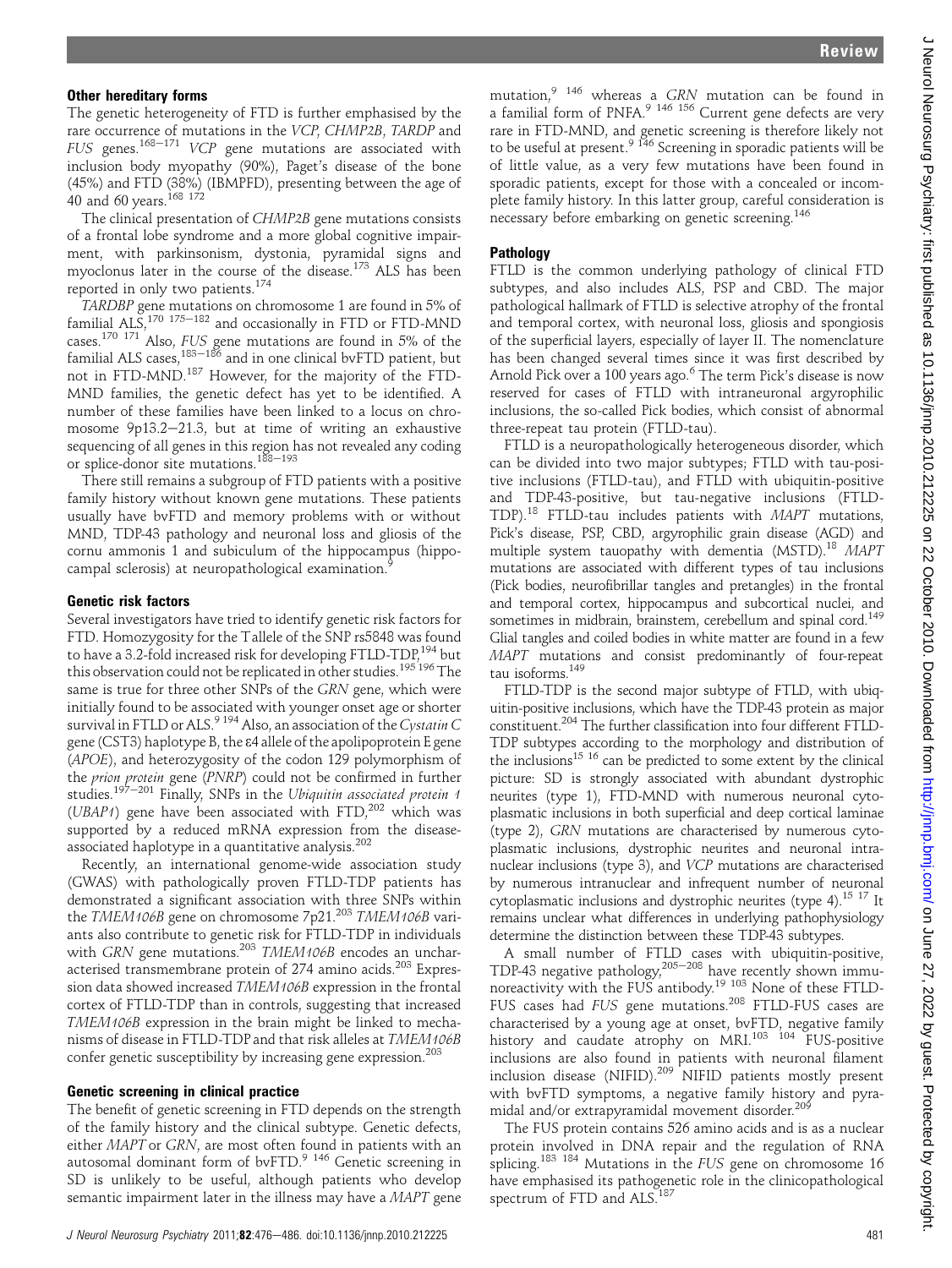Finally, the pathological heterogeneity of FTLD has been further emphasised by cases with ubiquitin-positive, TDP-43 and FUS-negative inclusions, termed FTLD-UPS. Most of the FTLD-UPS cases carry a CHMP2B mutation.<sup>210</sup> but there remain a few without CHMP2B mutations.<sup>208</sup> Further research on FTLD-UPS is necessary to elucidate the full complement of FTLD pathologies.<sup>208</sup>

Future clinicopathological studies, including neuroimaging and genetics, are necessary to improve the prediction of the underlying pathology. In particular, the prediction of the underlying pathology in (sporadic) bvFTD will be important, as tau-, TDP-43- or FUS pathology could be the disease-modifying protein in these patients (figure 2).

## FUTURE DIRECTIONS

Important advances in the field research on FTD over the last decade have led to an impressive change in the clinical recognition of this disease. Future scientific efforts should focus on three major lines of research: (1) to improve the early detection of the disease; (2) to develop reliable markers in predicting the underlying pathology; and (3) to unravel its pathophysiology in order to develop therapeutic strategies preventing or delaying the disease process.

Concerning the clinical diagnosis, an international study has been initiated to revise the clinical criteria based on a large sample of pathologically proven cases. The aim is that neuroimaging and genetic data, and the most salient clinical features should be incorporated in a revised set of simplified criteria of bvFTD. A second clinical issue will be to monitor the progression of the disease in individual patients, which has now become available by the recent introduction of FTD rating scale  $(FRS)^{211}$ characterising the features of different severity stages. Finally, the use of social cognition tasks will help in the early detection of bvFTD and discrimination from non-progressive bvFTD. Their use offers us the opportunity to investigate the relative contributions of individual brain regions to social cognition in FTD.

Although relatively specific atrophy patterns have been found in clinical FTD subtypes, neuroimaging features as biomarkers for underlying pathology in bvFTD have yet to be determined. Support vector machines and arterial spin labelling are new neuroimaging tools to accurately differentiate FTD from AD. Another novel and promising neuroimaging technique is resting-



**Figure 2** Clinical, genetic and pathological spectrum of frontotemporal lobar degeneration.

state fMRI, which has shown changes in the salience network in FTD. An interesting question will be whether the early (or even presymptomatic) MAPT or GRN mutation carriers can be detected using this technique.

The differentiation of PPA into SD, PNFA and LPA has proven to be an important step in predicting underlying pathology in these groups: TDP-43 pathology is most commonly found in SD, tau-pathology in PNFA and AD pathology in LPA. Multimodal predictors, including clinical parameters, neuropsychological test scores and atrophy patterns, will improve the prediction of the underlying pathology in clinical PPA syndromes. However, radioactive compounds to detect tau or TDP-43 pathology in the brain with PET scanning would be of great help to differentiate bvFTD into its two major pathological subtypes during life. The recent recognition of the FUS protein as a pathological component of neuronal inclusions in a specific subtype of FTLD emphasises the existence of different pathways and will also contribute to further understanding of the underlying pathophysiology. Another strategy would be the development of new CSF biomarkers, which could be derived by large-scale proteomics analysis.

Several common (MAPT, GRN) and rare (VCP, CHMP2B, TARDBP, FUS) genetic factors have been found in hereditary FTD over recent years. However, we still have to identify one or more gene defects in familial FTD with and without MND. Whole exome sequencing as innovative genetic technique might reveal new genetic defects in small families with FTD and for pathologically well-characterised FTLD subtypes (such as FTLD-FUS). Identification of novel genetic defect(s) will help to understand the pathophysiology of TDP-43 in hereditary and probably also of the sporadic FTLD-TDP. A large genome-wide association study of more than 3000 DNA samples is currently under way and may hopefully reveal additional genetic factors with a small effect on the disease process.

All these small steps in unravelling the pathophysiology should finally lead to the development of therapeutic interventions for FTD.

Funding HS and JCvS are funded by Stichting Dioraphte and Hersenstichting. The Dementia Research Centre is an Alzheimer's Research Trust Co-ordinating centre and receives support from the NIHR Biomedical Research Centres scheme. NCF is funded by the Medical Research Council and is an NIHR Senior Investigator.

#### Competing interests None.

Provenance and peer review Not commissioned; externally peer reviewed.

#### **REFERENCES**

- 1. **Anon.** Clinical and neuropathological criteria for frontotemporal dementia. The Lund and Manchester Groups. J Neurol Neurosurg Psychiatry 1994:57:416-18.
- 2. **Neary D,** Snowden JS, Gustafson L, et al. Frontotemporal lobar degeneration: a consensus on clinical diagnostic criteria. Neurology 1998;51:1546-54.
- 3. **McKhann GM,** Albert MS, Grossman M, et al. Clinical and pathological diagnosis of frontotemporal dementia: report of the Work Group on Frontotemporal Dementia and Pick's Disease. Arch Neurol 2001;58:1803-9.
- 4. **Ratnavalli E,** Brayne C, Dawson K, et al. The prevalence of frontotemporal dementia. Neurology  $2002;58:1615-21$ .
- 5. Harvey RJ, Skelton-Robinson M, Rossor MN. The prevalence and causes of dementia in people under the age of 65 years. J Neurol Neurosurg Psychiatry  $2003:74:1206 - 9.$
- 6. Pick A. Über die Beziehungen der senilen Hirnatropie zur Aphasie. Pragen Medizinischen Wochenschrift 1892:17:165-7.
- 7. Alzheimer A. Über eigenartige Krankheitsfälle des späteren Alters. Zbl Ges Neurol Psych 1911;4:356-85.
- 8. **Kertesz A,** McMonagle P, Blair M, et al. The evolution and pathology of frontotemporal dementia. Brain  $2005; 128:1996-2005$ .
- 9. **Seelaar H,** Kamphorst W, Rosso SM, et al. Distinct genetic forms of frontotemporal dementia. Neurology 2008;71:1220-6.
- 10. Chow TW, Miller BL, Hayashi VN, et al. Inheritance of frontotemporal dementia. Arch Neurol 1999;56:817-22.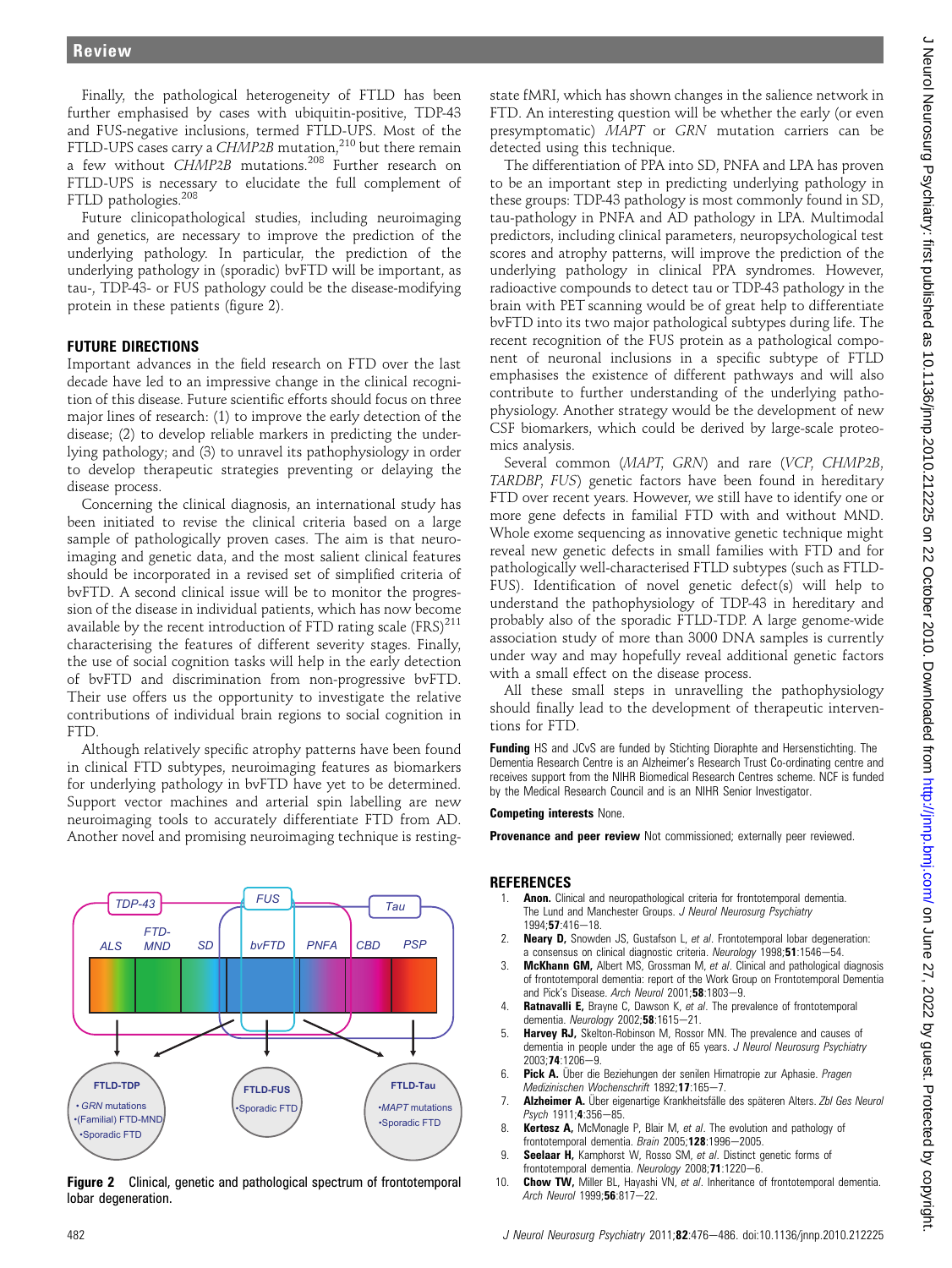J Neurol Neurosurg Psychiatry: first published as 10.11136/jnnp.2010.212225 on 22 October 2010. Downloaded from http://jnnp.bmj.com/ on June 27, 2022 by guest. Protected by copyright. J Neurol Neurosurg Psychiatry: first published as 10.11136/jnnp.2010.212225 on 22 October 2010. Downloaded from from Unip.//jnnp.bmj.com/ on June 27, 2022 by guest. Protected by copyright.

- 11. Goldman J.S. Farmer J.M. Wood FM et al. Comparison of family histories in FTLD subtypes and related tauopathies. Neurology 2005;65:1817-19.
- 12. Hutton M, Lendon CL, Rizzu P, et al. Association of missense and 5'-splice-site mutations in tau with the inherited dementia FTDP-17. Nature 1998;393:  $702 - 5$
- 13. Baker M, Mackenzie IR, Pickering-Brown SM, et al. Mutations in progranulin cause tau-negative frontotemporal dementia linked to chromosome 17. Nature 2006;442:916-19
- 14. **Cruts M,** Gijselinck I, van der Zee J, et al. Null mutations in progranulin cause ubiquitin-positive frontotemporal dementia linked to chromosome 17q21. Nature  $2006:442:920-4.$
- 15. Sampathu DM, Neumann M, Kwong LK, et al. Pathological heterogeneity of frontotemporal lobar degeneration with ubiquitin-positive inclusions delineated by ubiquitin immunohistochemistry and novel monoclonal antibodies. Am J Pathol 2006:169:1343-52.
- 16. Mackenzie IR, Baborie A, Pickering-Brown S, et al. Heterogeneity of ubiquitin pathology in frontotemporal lobar degeneration: classification and relation to clinical phenotype. Acta Neuropathol (Berl) 2006;112:539-49.
- 17. Cairns NJ, Bigio EH, Mackenzie IR, et al. Neuropathologic diagnostic and nosologic criteria for frontotemporal lobar degeneration: consensus of the Consortium for Frontotemporal Lobar Degeneration. Acta Neuropathol (Berl) 2007:114:5-22.
- 18. Mackenzie IR, Neumann M, Bigio EH, et al. Nomenclature and nosology for neuropathologic subtypes of frontotemporal lobar degeneration: an update. Acta Neuropathol  $2010:119:1-4$ .
- 19. Neumann M, Rademakers R, Roeber S, et al. A new subtype of frontotemporal lobar degeneration with FUS pathology. Brain 2009;132:2922-31.
- 20. **Borroni B,** Alberici A, Grassi M, et al. Is frontotemporal lobar degeneration a rare disorder? Evidence from a preliminary study in Brescia County, Italy. J Alzheimers Dis  $2010; 19:11 - 6$ .
- 21. Rosso SM, Donker Kaat L, Baks T, et al. Frontotemporal dementia in The Netherlands: patient characteristics and prevalence estimates from a populationbased study. Brain 2003;126:2016-22.
- 22. Brun A. Frontal lobe degeneration of non-Alzheimer type. I. Neuropathology. Arch Gerontol Geriatr 1987:6:193-208.
- 23. **Ikeda M,** Ishikawa T, Tanabe H. Epidemiology of frontotemporal lobar degeneration. Dementia Geriatr Cogn Disord 2004;17:265-8.
- 24. **Gislason TB,** Sjögren M, Larsson L, et al. The prevalence of frontal variant frontotemporal dementia and the frontal lobe syndrome in a population based sample of 85 year olds. J Neurol Neurosurg Psychiatry 2003;74:867-71.
- 25. **Knopman DS, Petersen RC, Edland SD, et al. The incidence of frontotemporal lobar** degeneration in Rochester, Minnesota, 1990 through 1994. Neurology  $2004:62:506-8.$
- 26. Mercy L, Hodges JR, Dawson K, et al. Incidence of early-onset dementias in Cambridgeshire, United Kingdom. Neurology 2008;71:1496-9.
- 27. Hou CE, Yaffe K, Perez-Stable EJ, et al. Frequency of dementia etiologies in four ethnic groups. Dementia Geriatr Cogn Disord 2006;22:42-7.
- 28. Hodges JR, Davies R, Xuereb J, et al. Survival in frontotemporal dementia. Neurology 2003;61:349-54.
- 29. Johnson JK, Diehl J, Mendez MF, et al. Frontotemporal lobar degeneration: demographic characteristics of 353 patients. Arch Neurol 2005;62:925-30.
- 30. Le Ber I, Guedj E, Gabelle A, et al. Demographic, neurological and behavioural characteristics and brain perfusion SPECT in frontal variant of frontotemporal dementia. Brain 2006;129:3051-65.
- 31. **Bathgate D,** Snowden JS, Varma A, et al. Behaviour in frontotemporal dementia, Alzheimer's disease and vascular dementia. Acta Neurol Scand 2001:103:367-78
- 32. Snowden JS, Bathgate D, Varma A, et al. Distinct behavioural profiles in frontotemporal dementia and semantic dementia. J Neurol Neurosurg Psychiatry 2001:70:323-32.
- 33. Snowden JS, Neary D, Mann DMA. Fronto-Temporal Lobar Degeneration: Fronto-Temporal Dementia, Progressive Aphasia, Semantic Dementia. London: Churchill-Livinastone, 1996.
- 34. **Zamboni G,** Huey ED, Krueger F, et al. Apathy and disinhibition in frontotemporal dementia: Insights into their neural correlates. Neurology 2008;71:736-42.
- 35. McMurtray AM, Chen AK, Shapira JS, et al. Variations in regional SPECT hypoperfusion and clinical features in frontotemporal dementia. Neurology  $2006;66:517-22.$
- 36. Peters F, Perani D, Herholz K, et al. Orbitofrontal dysfunction related to both apathy and disinhibition in frontotemporal dementia. Dementia Geriatric Cogn Disord  $2006:21:373-9$
- 37. Woolley JD, Gorno-Tempini ML, Seeley WW, et al. Binge eating is associated with right orbitofrontal-insular-striatal atrophy in frontotemporal dementia. Neurology 2007:69:1424-33.
- 38. Huey ED, Goveia EN, Paviol S, et al. Executive dysfunction in frontotemporal dementia and corticobasal syndrome. Neurology  $2009;72:453-9$ .
- 39. Bozeat S, Gregory CA, Ralph MA, et al. Which neuropsychiatric and behavioural features distinguish frontal and temporal variants of frontotemporal dementia from Alzheimer's disease? J Neurol Neurosurg Psychiatry 2000;69:178-86.
- 40. **Miller BL,** Ikonte C, Ponton M, et al. A study of the Lund-Manchester research criteria for frontotemporal dementia: clinical and single-photon emission CT correlations. Neurology 1997;48:937-42.
- 41. **Marra C**, Quaranta D, Zinno M, et al. Clusters of cognitive and behavioral disorders clearly distinguish primary progressive aphasia from frontal lobe dementia, and Alzheimer's disease. Dementia Geriatr Cogn Disord 2007:24:317-26.
- 42. Chow TW, Binns MA, Cummings JL, et al. Apathy symptom profile and behavioral associations in frontotemporal dementia vs dementia of Alzheimer type. Arch Neurol 2009:66:888-93.
- 43. **Davies RR,** Kipps CM, Mitchell J, et al. Progression in frontotemporal dementia: identifying a benign behavioral variant by magnetic resonance imaging. Arch Neurol  $2006; 63:1627 - 31.$
- 44. **Kipps CM,** Nestor PJ, Acosta-Cabronero J, et al. Understanding social dysfunction in the behavioural variant of frontotemporal dementia: the role of emotion and sarcasm processing. Brain  $2009;$ 132:592-603.
- 45. **Kipps CM,** Nestor PJ, Fryer TD, et al. Behavioural variant frontotemporal dementia: not all it seems? Neurocase  $2007:13:237-47$ .
- 46. Rosen HJ, Hartikainen KM, Jagust W, et al. Utility of clinical criteria in differentiating frontotemporal lobar degeneration (FTLD) from AD. Neurology 2002:58:1608-15.
- 47. **Knopman DS,** Boeve BF, Parisi JE, et al. Antemortem diagnosis of frontotemporal lobar degeneration. Ann Neurol 2005;57:480-8.
- 48. Forman MS, Farmer J, Johnson JK, et al. Frontotemporal dementia: clinicopathological correlations. Ann Neurol 2006;59:952-62.
- 49. **Alladi S,** Xuereb J, Bak T, et al. Focal cortical presentations of Alzheimer's disease. Brain 2007:130:2636-45
- 50. **Mendez MF**, Shapira JS, McMurtray A, et al. Accuracy of the clinical evaluation for frontotemporal dementia. Arch Neurol 2007;64:830-5.
- 51. Rascovsky K, Hodges JR, Kipps CM, et al. Diagnostic criteria for the behavioral variant of frontotemporal dementia (bvFTD): current limitations and future directions. Alzheimer Dis Assoc Disord 2007;21:S14-18.
- 52. **Gorno-Tempini ML,** Dronkers NF, Rankin KP, et al. Cognition and anatomy in three variants of primary progressive aphasia. Ann Neurol 2004;55:335-46.
- 53. Rosen HJ, Allison SC, Ogar JM, et al. Behavioral features in semantic dementia vs other forms of progressive aphasias. Neurology 2006;67:1752-6.
- 54. **Gorno-Tempini ML,** Brambati SM, Ginex V, et al. The logopenic/phonological variant of primary progressive aphasia. Neurology  $2008;71:1227-34$ .
- 55. Rohrer JD, Crutch SJ, Warrington EK, et al. Progranulin-associated primary progressive aphasia: a distinct phenotype? Neuropsychologia 2010;48:288-97.
- 56. **Davies RR,** Hodges JR, Kril JJ, et al. The pathological basis of semantic dementia. Brain 2005;128:1984-95.
- 57. Grossman M. Primary progressive aphasia: clinicopathological correlations. Nat Rev Neurol  $2010 \cdot 6 \cdot 88 - 97$ .
- 58. Mesulam M, Wicklund A, Johnson N, et al. Alzheimer and frontotemporal pathology in subsets of primary progressive aphasia. Ann Neurol 2008;  $63:709 - 19.$
- 59. **Deramecourt V,** Lebert F, Debachy B, et al. Prediction of pathology in primary progressive language and speech disorders. Neurology 2010;74:42-9.
- 60. Hu WT, McMillan C, Libon D, et al. Multimodal predictors for Alzheimer disease in nonfluent primary progressive aphasia. Neurology 2010;75:595-602.
- 61. Amici S, Gorno-Tempini ML, Ogar JM, et al. An overview on primary progressive aphasia and its variants. Behav Neurol 2006;17:77-87.
- 62. Brambati SM, Ogar J, Neuhaus J, et al. Reading disorders in primary progressive aphasia: a behavioral and neuroimaging study. Neuropsychologia 2009;47:1893-900.
- 63. Rohrer JD, Ridgway GR, Crutch SJ, et al. Progressive logopenic/phonological aphasia: erosion of the language network. Neuroimage  $2010$ ; 49:984-93.
- 64. Wilson SM, Henry ML, Besbris M, et al. Connected speech production in three variants of primary progressive aphasia. Brain 2010;133:2069-88.
- 65. Seelaar H, Schelhaas HJ, Azmani A, et al. TDP-43 pathology in familial frontotemporal dementia and motor neuron disease without Progranulin mutations. Brain 2007:130:1375-85.
- 66. Lomen-Hoerth C, Anderson T, Miller B. The overlap of amyotrophic lateral sclerosis and frontotemporal dementia. Neurology 2002;59:1077-9.
- 67. Chan D, Anderson V, Pijnenburg Y, et al. The clinical profile of right temporal lobe atrophy. Brain 2009;132:1287-98.
- 68. **Josephs KA,** Whitwell JL, Knopman DS, et al. Two distinct subtypes of right temporal variant frontotemporal dementia. Neurology 2009;73:1443-50.
- 69. Gregory CA, Hodges JR. Clinical features of frontal lobe dementia in comparison to Alzheimer's disease. J Neural Transm 1996;47:103-23.
- 70. **Diehl-Schmid J,** Pohl C, Perneczky R, et al. Behavioral disturbances in the course of frontotemporal dementia. Dementia Geriatr Cogn Disord 2006:22:352-7.
- 71. **Hodges JR.** Patterson K, Ward R, et al. The differentiation of semantic dementia and frontal lobe dementia (temporal and frontal variants of frontotemporal dementia) from early Alzheimer's disease: a comparative neuropsychological study. Neuropsychology  $1999;13:31-40$ .
- 72. **Kramer JH,** Jurik J, Sha SJ, et al. Distinctive neuropsychological patterns in frontotemporal dementia, semantic dementia, and Alzheimer disease. Cogn Behav Neurol 2003:16:211-18
- 73. Libon DJ, Xie SX, Wang X, et al. Neuropsychological decline in frontotemporal lobar degeneration: a longitudinal analysis. Neuropsychology 2009;23:337-46.
- 74. Wittenberg D, Possin KL, Rascovsky K, et al. The early neuropsychological and behavioral characteristics of frontotemporal dementia. Neuropsychol Rev 2008;18:91-102.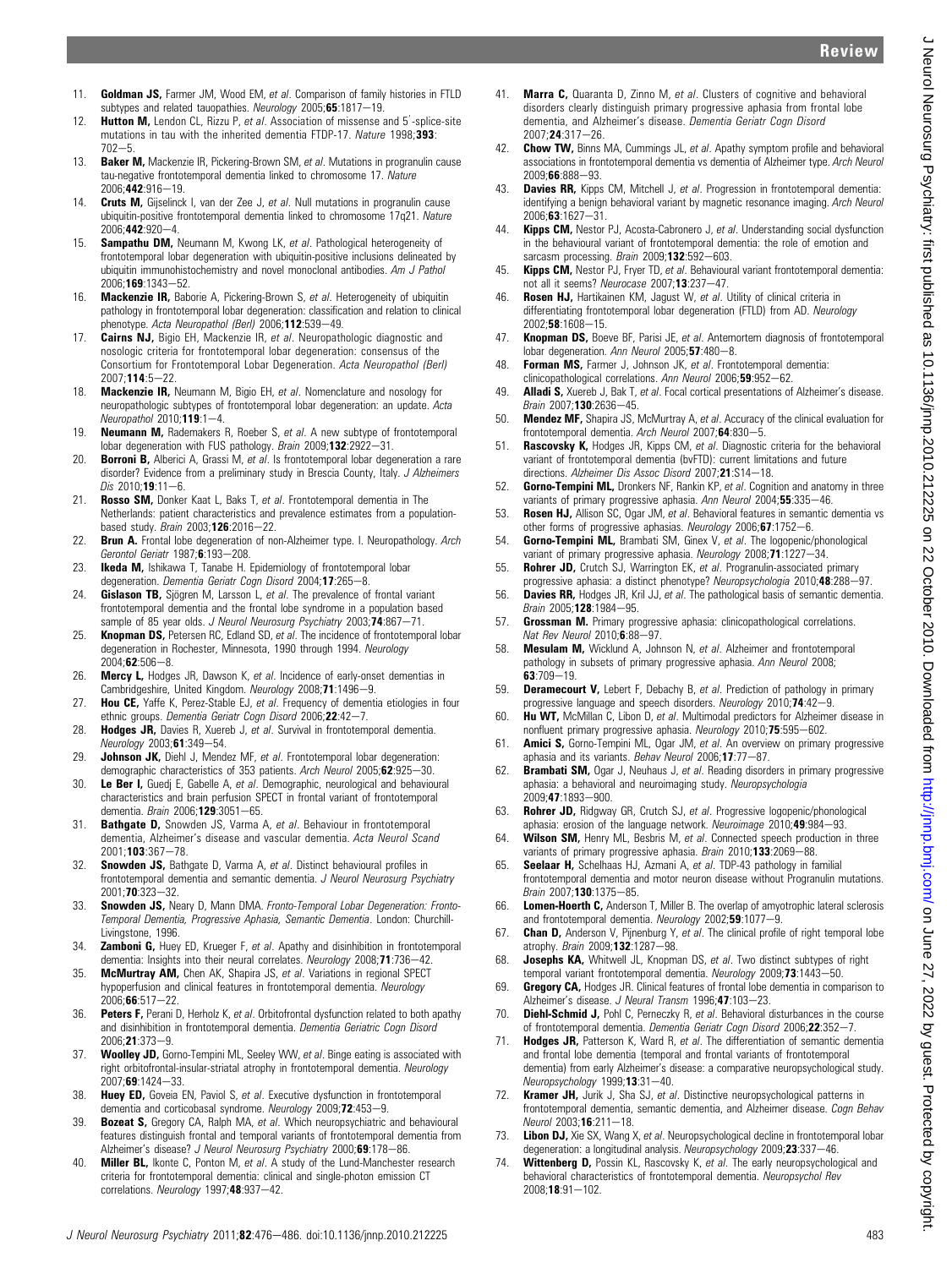- 75. **Snowden JS**, Gibbons 7C, Blackshaw A, et al. Social cognition in frontotemporal dementia and Huntington's disease. Neuropsychologia 2003;41:688-701.
- 76. Rogers TT, Ivanoiu A, Patterson K, et al. Semantic memory in Alzheimer's disease and the frontotemporal dementias: a longitudinal study of 236 patients. Neuropsychology 2006;20:319-35.
- 77. Rascovsky K, Salmon DP, Hansen LA, et al. Disparate letter and semantic category fluency deficits in autopsy-confirmed frontotemporal dementia and Alzheimer's disease. Neuropsychology 2007;21:20-30.
- 78. Libon DJ, McMillan C, Gunawardena D, et al. Neurocognitive contributions to verbal fluency deficits in frontotemporal lobar degeneration. Neurology 2009:73:535-42.
- 79. Hodges JR, Davies RR, Xuereb JH, et al. Clinicopathological correlates in frontotemporal dementia. Ann Neurol 2004;56:399-406
- 80. van Swieten JC, Heutink P. Mutations in progranulin (GRN) within the spectrum of clinical and pathological phenotypes of frontotemporal dementia. Lancet Neurol 2008;7:965-74
- 81. Hornberger M, Piguet O, Graham AJ, et al. How preserved is episodic memory in behavioral variant frontotemporal dementia? Neurology 2010;74:472-9.
- 82. **Nedjam Z,** Devouche E, Dalla Barba G. Confabulation, but not executive dysfunction discriminate AD from frontotemporal dementia. Eur J Neurol 2004;11:728-33.
- 83. **Hutchinson AD**, Mathias JL. Neuropsychological deficits in frontotemporal dementia and Alzheimer's disease: a meta-analytic review. J Neurol Neurosurg Psychiatry 2007;78:917-28.
- 84. **Collette F,** Amieva H, Adam S, et al. Comparison of inhibitory functioning in mild Alzheimer's disease and frontotemporal dementia. Cortex 2007:43:866-74.
- 85. **Lough S,** Kipps CM, Treise C, et al. Social reasoning, emotion and empathy in frontotemporal dementia. Neuropsychologia 2006;44:950-8.
- 86. Rosen HJ, Wilson MR, Schauer GF, et al. Neuroanatomical correlates of impaired recognition of emotion in dementia. Neuropsychologia 2006;44:365-73.
- 87. **Lavenu I,** Pasquier F. Perception of emotion on faces in frontotemporal dementia and Alzheimer's disease: a longitudinal study. Dementia Geriatr Cogn Disord 2005:19:37-41.
- 88. Fernandez-Duque D, Black SE. Impaired recognition of negative facial emotions in patients with frontotemporal dementia. Neuropsychologia 2005;43:1673-87.
- 89. **Keane J.** Calder AJ, Hodges JR, et al. Face and emotion processing in frontal variant frontotemporal dementia. Neuropsychologia 2002;40:655-65
- 90. **Kipps CM,** Mioshi E, Hodges JR. Emotion, social functioning and activities of daily living in frontotemporal dementia. Neurocase 2009;15:182-9.
- 91. **Mendez MF,** McMurtray A, Licht E, et al. The scale for emotional blunting in patients with frontotemporal dementia. Neurocase 2006;12:242-6.
- 92. **Broe M,** Hodges JR, Schofield E, et al. Staging disease severity in pathologically confirmed cases of frontotemporal dementia. Neurology  $2003, 60:1005 - 11.$
- 93. Eslinger PJ, Moore P, Troiani V, et al. Oops! Resolving social dilemmas in frontotemporal dementia. J Neurol Neurosurg Psychiatry 2007;78:457-60.
- 94. Adenzato M, Cavallo M, Enrici I. Theory of mind ability in the behavioural variant of frontotemporal dementia: an analysis of the neural, cognitive, and social levels. Neuropsychologia 2010;48:2-12.
- 95. Gregory C, Lough S, Stone V, et al. Theory of mind in patients with frontal variant frontotemporal dementia and Alzheimer's disease: theoretical and practical implications.  $Brain\ 2002 \cdot 125 \cdot 752 - 64$
- 96. Rankin KP, Kramer JH, Miller BL. Patterns of cognitive and emotional empathy in frontotemporal lobar degeneration. Cogn Behav Neurol 2005;18:28-36.
- 97. Lavenu I, Pasquier F, Lebert F, et al. Perception of emotion in frontotemporal dementia and Alzheimer disease. Alzheimer Dis Assoc Disord 1999;13:96-101.
- 98. Sturm VE, Rosen HJ, Allison S, et al. Self-conscious emotion deficits in frontotemporal lobar degeneration. Brain 2006;129:2508-16.
- 99. Sturm VE, Ascher EA, Miller BL, et al. Diminished self-conscious emotional responding in frontotemporal lobar degeneration patients. *Emotion* 2008; $8:861-9$ .
- 100. Rohrer JD, Warren JD, Barnes J, et al. Mapping the progression of progranulinassociated frontotemporal lobar degeneration. Nat Clin Pract Neurol 2008;4:455-60.
- 101. Seeley WW, Crawford R, Rascovsky K, et al. Frontal paralimbic network atrophy in very mild behavioral variant frontotemporal dementia. Arch Neurol  $2008.65.249 - 55.$
- 102. Schroeter ML, Raczka K, Neumann J, et al. Neural networks in frontotemporal dementia-a meta-analysis. Neurobiol Aging 2008;29:418-26.
- 103. Seelaar H, Klijnsma KY, de Koning I, et al. Frequency of ubiquitin and FUS-positive, TDP-43-negative frontotemporal lobar degeneration. J Neurol 2010;257:747-53.
- 104. **Josephs KA,** Whitwell JL, Parisi JE, et al. Caudate atrophy on MRI is a characteristic feature of FTLD-FUS. Eur J Neurol 2010;17:969-75
- 105. **Rohrer JD,** Ridgway GR, Modat M, et al. The clinical and neuroanatomical phenotype of FUS-associated frontotemporal lobar degeneration. J Neurol Neurosurg Psychiatry. Published Online First: 16 July 2010.
- 106. **Rohrer JD,** Ridgway GR, Modat M, et al. Distinct profiles of brain atrophy in frontotemporal lobar degeneration caused by progranulin and tau mutations. Neuroimage 2010;53:1070-6.
- 107. Whitwell JL, Jack CR Jr, Boeve BF, et al. Voxel-based morphometry patterns of atrophy in FTLD with mutations in MAPT or PGRN. Neurology 2009;72:813-20.
- 108. Cruchaga C, Fernandez-Seara MA, Seijo-Martinez M, et al. Cortical atrophy and language network reorganization associated with a novel progranulin mutation. Cereb Cortex 2009;19:1751-60.
- 109. Whitwell JL, Jack CB Jr. Boeve BF, et al. Atrophy patterns in IVS10+16, IVS10 +3, N279K, S305N, P301L, and V337M MAPT mutations. Neurology 2009:73:1058-65
- 110. Whitwell JL, Przybelski SA, Weigand SD, et al. Distinct anatomical subtypes of the behavioural variant of frontotemporal dementia: a cluster analysis study. Brain 2009:132:2932-46
- 111. **Mummery CJ,** Patterson K, Wise RJ, et al. Disrupted temporal lobe connections in semantic dementia. Brain  $1999;$  **122**:61-73.
- 112. Mummery CJ, Patterson K, Price CJ, et al. A voxel-based morphometry study of semantic dementia: relationship between temporal lobe atrophy and semantic memory. Ann Neurol  $2000:47:36-45$ .
- 113. Chan D, Fox NC, Scahill RI, et al. Patterns of temporal lobe atrophy in semantic dementia and Alzheimer's disease. Ann Neurol 2001;49:433-42.
- 114. Galton CJ, Patterson K, Graham K, et al. Differing patterns of temporal atrophy in Alzheimer's disease and semantic dementia. Neurology 2001:57:216-25.
- 115. **Rohrer JD,** Warren JD, Modat M, et al. Patterns of cortical thinning in the language variants of frontotemporal lobar degeneration. Neurology 2009:72:1562-9.
- 116. Rohrer JD, McNaught E, Foster J, et al. Tracking progression in frontotemporal lobar degeneration: serial MRI in semantic dementia. Neurology 2008;71:  $1445 - 51$
- 117. Brambati SM, Rankin KP, Narvid J, et al. Atrophy progression in semantic dementia with asymmetric temporal involvement: a tensor-based morphometry study. Neurobiology Aging 2009;30:103-11.
- 118. **Pereira JM, Williams GB, Acosta-Cabronero J, et al. Atrophy patterns in histologic** vs clinical groupings of frontotemporal lobar degeneration. Neurology 2009:72:1653-60.
- 119. Ogar JM, Dronkers NF, Brambati SM, et al. Progressive nonfluent aphasia and its characteristic motor speech deficits. Alzheimer Dis Assoc Disord 2007;21:  $S23 - 30$
- 120. Nestor PJ, Graham NL, Fryer TD, et al. Progressive non-fluent aphasia is associated with hypometabolism centred on the left anterior insula. Brain 2003;126:2406-18.
- 121. Looi JC, Lindberg O, Zandbelt BB, et al. Caudate nucleus volumes in frontotemporal lobar degeneration: differential atrophy in subtypes. Am J Neuroradiol  $2008:29:1537-43$
- 122. Josephs KA, Duffy JR, Strand EA, et al. Clinicopathological and imaging correlates of progressive aphasia and apraxia of speech. Brain 2006;129:1385-98.
- 123. Rohrer JD, Paviour D, Bronstein AM, et al. Progressive supranuclear palsy syndrome presenting as progressive nonfluent aphasia: a neuropsychological and neuroimaging analysis. Mov Disord 2010;25:179-88.
- 124. Lehmann M, Rohrer JD, Clarkson MJ, et al. Reduced cortical thickness in the posterior cingulate gyrus is characteristic of both typical and atypical Alzheimer's disease. J Alzheimers Dis  $2010;$ 20:587-98.
- 125. Whitwell JL, Jack CR Jr, Przybelski SA, et al. Temporoparietal atrophy: a marker of AD pathology independent of clinical diagnosis. Neurobiol Aging. Published Online First: 13 November 2009.
- 126. Migliaccio R, Agosta F, Rascovsky K, et al. Clinical syndromes associated with posterior atrophy: early age at onset AD spectrum. Neurology  $2009;73:1571-8.$
- 127. Davies RR, Scahill VL, Graham A, et al. Development of an MRI rating scale for multiple brain regions: comparison with volumetrics and with voxel-based morphometry. Neuroradiology 2009;51:491-503.
- 128. Kloppel S, Stonnington CM, Chu C, et al. Automatic classification of MR scans in Alzheimer's disease. Brain  $2008; 131:681-9$ .
- 129. Avants BB, Cook PA, Ungar L, et al. Dementia induces correlated reductions in white matter integrity and cortical thickness: a multivariate neuroimaging study with sparse canonical correlation analysis. Neuroimage 2010;50:1004-16.
- 130. Hu WT, Wang Z, Lee VM-Y, et al. Distinct cerebral perfusion patterns in FTLD and AD. Neurology 2010;75:881-8.
- 131. Rabinovici GD, Furst AJ, O'Neil JP, et al. 11C-PIB PET imaging in Alzheimer disease and frontotemporal lobar degeneration. Neurology 2007;68:1205-12.
- 132. Seeley WW, Crawford RK, Zhou J, et al. Neurodegenerative diseases target largescale human brain networks. Neuron 2009;62:42-52.
- 133. **Zhou J,** Greicius MD, Gennatas ED, et al. Divergent network connectivity changes in behavioural variant frontotemporal dementia and Alzheimer's disease. Brain 2010:133:1352-67
- 134. Seeley WW, Carlin DA, Allman JM, et al. Early frontotemporal dementia targets neurons unique to apes and humans. Ann Neurol 2006;60:660-7.
- 135. Verwey NA, Kester MI, van der Flier WM, et al. Additional value of CSF amyloidbeta 40 levels in the differentiation between FTLD and control subjects. J Alzheimers Dis  $2010;20:445-52$ .
- 136. Coppola G, Karydas A, Rademakers R, et al. Gene expression study on peripheral blood identifies progranulin mutations. Ann Neurol 2008;64:92-6.
- 137. **Finch N,** Baker M, Crook R, et al. Plasma progranulin levels predict progranulin mutation status in frontotemporal dementia patients and asymptomatic family members. Brain 2009;132:583-91.
- 138. Ghidoni R, Benussi L, Glionna M, et al. Low plasma progranulin levels predict progranulin mutations in frontotemporal lobar degeneration. Neurology 2008:71:1235-9.
- 139. Sleegers K, Brouwers N, Van Damme P, et al. Serum biomarker for progranulinassociated frontotemporal lobar degeneration. Ann Neurol 2009;65:603-9.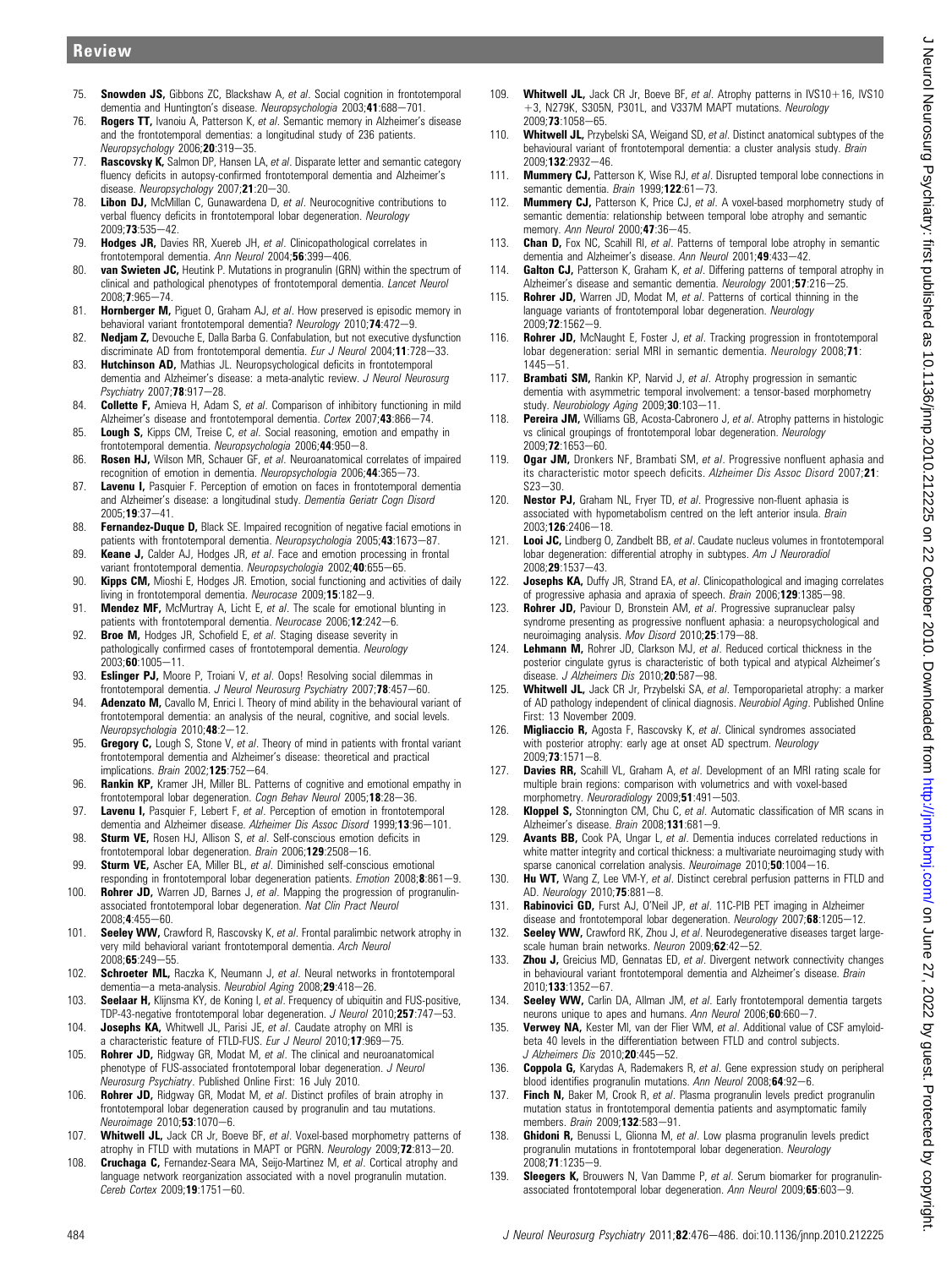Review

- 140. Carecchio M. Fenoglio C, De Riz M, et al. Progranulin plasma levels as potential biomarker for the identification of GRN deletion carriers. A case with atypical onset as clinical amnestic Mild Cognitive Impairment converted to Alzheimer's disease. J Neurol Sciences 2009;287:291-3.
- 141. **Steinacker P.** Hendrich C. Sperfeld AD, et al. TDP-43 in cerebrospinal fluid of patients with frontotemporal lobar degeneration and amyotrophic lateral sclerosis. Arch Neurol  $2008:65:1481-7$ .
- 142. Foulds PG, Davidson Y, Mishra M, et al. Plasma phosphorylated-TDP-43 protein levels correlate with brain pathology in frontotemporal lobar degeneration. Acta Neuropathol 2009;118:647-58.
- 143. **Hu WT,** Chen-Plotkin A, Arnold SE, et al. Biomarker discovery for Alzheimer's disease, frontotemporal lobar degeneration, and Parkinson's disease. Acta Neuropathol 2010;120:385-99.
- 144. Hu WT, Chen-Plotkin A, Grossman M, et al. Novel CSF biomarkers for frontotemporal lobar degeneration. Neurology Published Online First: November 3 2010. doi:10.1212/WNL.0b013e318200d78d.
- 145. **Stevens M, van Duijn CM, Kamphorst W, et al. Familial aggregation in** frontotemporal dementia. Neurology  $1998;50:1541-5$ .
- 146. **Rohrer JD,** Guerreiro R, Vandrovcova J, et al. The heritability and genetics of frontotemporal lobar degeneration. Neurology 2009;73:1451-6.
- 147. **Goedert M.** Spillantini MG, Jakes R, et al. Multiple isoforms of human microtubuleassociated protein tau: sequences and localization in neurofibrillary tangles of Alzheimer's disease. Neuron 1989;3:519-26.
- 148. Goedert M, Spillantini MG, Potier MC, et al. Cloning and sequencing of the cDNA encoding an isoform of microtubule-associated protein tau containing four tandem repeats: differential expression of tau protein mRNAs in human brain. EMBO J  $1989:8:393-9$
- 149. van Swieten J, Spillantini MG. Hereditary frontotemporal dementia caused by Tau gene mutations. Brain Pathol 2007;17:63-73.
- 150. **Boeve BF,** Hutton M. Refining frontotemporal dementia with parkinsonism linked to chromosome 17: introducing FTDP-17 (MAPT) and FTDP-17 (PGRN). Arch Neurol  $2008:65:460-4.$
- 151. Gass J, Cannon A, Mackenzie IR, et al. Mutations in progranulin are a major cause of ubiquitin-positive frontotemporal lobar degeneration. Hum Mol Genet 2006:15:2988-3001.
- 152. Le Ber I, van der Zee J, Hannequin D, et al. Progranulin null mutations in both sporadic and familial frontotemporal dementia. Hum Mutat 2007;28:846-55.
- 153. Pickering-Brown SM, Baker M, Gass J, et al. Mutations in progranulin explain atypical phenotypes with variants in MAPT. Brain 2006;129:3124-6.
- 154. **Ahmed Z,** Mackenzie IR, Hutton ML, et al. Progranulin in frontotemporal lobar degeneration and neuroinflammation. J Neuroinflammation 2007;4:7.
- 155. Mackenzie IR, Baker M, Pickering-Brown S, et al. The neuropathology of frontotemporal lobar degeneration caused by mutations in the progranulin gene. Brain 2006;129:3081-90.
- 156. **Mesulam M,** Johnson N, Krefft TA, et al. Progranulin mutations in primary progressive aphasia: the PPA1 and PPA3 families. Arch Neurol 2007:64:43-7.
- 157. Le Ber I, Camuzat A, Hannequin D, et al. Phenotype variability in progranulin mutation carriers: a clinical, neuropsychological, imaging and genetic study. Brain 2008:131:732-46
- 158. **Benussi L,** Binetti G, Sina E, et al. A novel deletion in progranulin gene is associated with FTDP-17 and CBS. Neurobiol Aging 2008;29:427-35.
- 159. Boeve BF, Baker M, Dickson DW, et al. Frontotemporal dementia and parkinsonism associated with the IVS1+1G->A mutation in progranulin: a clinicopathologic study. Brain 2006;129:3103-14.
- 160. Josephs KA, Ahmed Z, Katsuse O, et al. Neuropathologic features of frontotemporal lobar degeneration with ubiquitin-positive inclusions with progranulin gene (PGRN) mutations. J Neuropathol Exp Neurol 2007;66:142-51.
- 161. Kelley BJ, Haidar W, Boeve BF, et al. Prominent phenotypic variability associated with mutations in Progranulin. Neurobiol Aging 2009;30:739-51.
- 162. Rademakers R, Baker M, Gass J, et al. Phenotypic variability associated with progranulin haploinsufficiency in patients with the common  $1477C\rightarrow$ T (Arg493X) mutation: an international initiative. Lancet Neurol 2007;6:857-68.
- 163. Beck J, Rohrer JD, Campbell T, et al. A distinct clinical, neuropsychological and radiological phenotype is associated with progranulin gene mutations in a large UK series. Brain 2008;131:706-20.
- 164. Masellis M, Momeni P, Meschino W, et al. Novel splicing mutation in the progranulin gene causing familial corticobasal syndrome. Brain 2006;129:3115-23.
- 165. Rohrer JD, Warren JD, Omar R, et al. Parietal lobe deficits in frontotemporal lobar degeneration caused by a mutation in the progranulin gene. Arch Neurol  $2008:65:506-13.$
- 166. Pickering-Brown SM, Rollinson S, Du Plessis D, et al. Frequency and clinical characteristics of progranulin mutation carriers in the Manchester frontotemporal lobar degeneration cohort: comparison with patients with MAPT and no known mutations. Brain 2008;131:721-31.
- 167. Mackenzie IR, Baker M, West G, et al. A family with tau-negative frontotemporal dementia and neuronal intranuclear inclusions linked to chromosome 17. Brain 2006:129:853-67
- 168. Watts GD, Wymer J, Kovach MJ, et al. Inclusion body myopathy associated with Paget disease of bone and frontotemporal dementia is caused by mutant valosincontaining protein. Nat Genet 2004:36:377-81.
- 169. Skibinski G, Parkinson NJ, Brown JM, et al. Mutations in the endosomal ESCRTIIIcomplex subunit CHMP2B in frontotemporal dementia. Nat Genet  $2005;$ 37:806-8.
- 170. **Benajiba L**, Le Ber L Camuzat A, et al. TARDBP mutations in motoneuron disease with frontotemporal lobar degeneration. Ann Neurol 2009;65:470-3.
- 171. **Borroni B,** Bonvicini C, Alberici A, et al. Mutation within TARDBP leads to frontotemporal dementia without motor neuron disease. Human Mutat 2009;30:E974-83.
- 172. **Kimonis VE,** Fulchiero E, Vesa J, et al. VCP disease associated with myopathy, Paget disease of bone and frontotemporal dementia: review of a unique disorder. Biochim Biophys Acta 2008;1782:744-8.
- 173. Gydesen S, Brown JM, Brun A, et al. Chromosome 3 linked frontotemporal dementia (FTD-3). Neurology 2002;59:1585-94.
- 174. **Parkinson N.** Ince PG, Smith MO, et al. ALS phenotypes with mutations in CHMP2B (charged multivesicular body protein 2B). Neurology 2006;67:1074-7.
- 175. **Yokoseki A,** Shiga A, Tan CF, et al. TDP-43 mutation in familial amyotrophic lateral sclerosis. Ann Neurol 2008;63:538-42.
- 176. **Gitcho MA, Baloh RH, Chakraverty S, et al. TDP-43 A315T mutation in familial** motor neuron disease. Ann Neurol 2008:63:535-8.
- 177. Sreedharan J, Blair IP, Tripathi VB, et al. TDP-43 mutations in familial and sporadic amyotrophic lateral sclerosis. Science 2008;319:1668-72.
- 178. Daoud H, Valdmanis PN, Kabashi E, et al. Contribution of TARDBP mutations to sporadic amyotrophic lateral sclerosis. J Med Genet  $2009;46:112-14$ .
- 179. **Kabashi E,** Valdmanis PN, Dion P, et al. TARDBP mutations in individuals with sporadic and familial amyotrophic lateral sclerosis. Nat Genet 2008;40:572-4.
- 180. **Kuhnlein P,** Sperfeld AD, Vanmassenhove B, et al. Two German kindreds with familial amyotrophic lateral sclerosis due to TARDBP mutations. Arch Neurol  $2008:65:1185-9.$
- 181. Rutherford NJ, Zhang YJ, Baker M, et al. Novel mutations in TARDBP (TDP-43) in patients with familial amyotrophic lateral sclerosis. PLoS Genet 2008;4:e1000193.
- 182. Van Deerlin VM, Leverenz JB, Bekris LM, et al. TARDBP mutations in amyotrophic lateral sclerosis with TDP-43 neuropathology: a genetic and histopathological analysis. Lancet Neurol 2008;7:409-16.
- 183. Vance C, Rogelj B, Hortobagyi T, et al. Mutations in FUS, an RNA processing protein, cause familial amyotrophic lateral sclerosis type 6. Science  $2009;$ 323:1208-11.
- 184. Kwiatkowski TJ Jr, Bosco DA, Leclerc AL, et al. Mutations in the FUS/TLS gene on chromosome 16 cause familial amyotrophic lateral sclerosis. Science  $2009:323:1205 - 8$
- 185. Chio A, Restagno G, Brunetti M, et al. Two Italian kindreds with familial amyotrophic lateral sclerosis due to FUS mutation. Neurobiol Aging  $2009:30:1272 - 5$
- 186. Groen EJ, van Es MA, van Vught PW, et al. FUS mutations in familial amyotrophic lateral sclerosis in The Netherlands. Arch Neurol 2010:67:224-30.
- 187. Van Langenhove T, van der Zee J, Sleegers K, et al. Genetic contribution of FUS to frontotemporal lobar degeneration. Neurology 2010;74:366-71.
- 188. Le Ber I, Camuzat A, Berger E, et al. Chromosome 9p-linked families with frontotemporal dementia associated with motor neuron disease. Neurology 2009:72:1669-76
- 189. Vance C, Al-Chalabi A, Ruddy D, et al. Familial amyotrophic lateral sclerosis with frontotemporal dementia is linked to a locus on chromosome 9p13.2-21.3. Brain 2006;129:868-76
- 190. Morita M, Al-Chalabi A, Andersen PM, et al. A locus on chromosome 9p confers susceptibility to ALS and frontotemporal dementia. Neurology 2006;66:839-44.
- 191. Momeni P, Schymick J, Jain S, et al. Analysis of IFT74 as a candidate gene for chromosome 9p-linked ALS-FTD. BMC Neurol 2006;6:44.
- 192. Valdmanis PN, Dupre N, Bouchard JP, et al. Three families with amyotrophic lateral sclerosis and frontotemporal dementia with evidence of linkage to chromosome 9p. Arch Neurol 2007; $64:240-5$ .
- 193. Luty AA, Kwok JB, Thompson EM, et al. Pedigree with frontotemporal lobar degeneration-motor neuron disease and Tar DNA binding protein-43 positive neuropathology: genetic linkage to chromosome 9. BMC Neurol 2008;8:32.
- 194. Rademakers R, Eriksen JL, Baker M, et al. Common variation in the miR-659 binding-site of GRN is a major risk factor for TDP43-positive frontotemporal dementia. Hum Mol Genet 2008;17:3631-42.
- 195. Simon-Sanchez J, Seelaar H, Bochdanovits Z, et al. Variation at GRN 3'-UTR rs5848 is not associated with a risk of frontotemporal lobar degeneration in Dutch population. PloS One 2009;4:e7494.
- 196. Rollinson S, Rohrer JD, van der Zee J. No association of PGRN 3'UTR rs5848 in frontotemporal lobar degeneration. Neurobiol Aging 2011;32:754-5.
- 197. **Verpillat P.** Camuzat A, Hannequin D, et al. Apolipoprotein E gene in frontotemporal dementia: an association study and meta-analysis. Eur J Hum Genet 2002:10:399-405.
- 198. Srinivasan R, Davidson Y, Gibbons L, et al. The apolipoprotein E epsilon4 allele selectively increases the risk of frontotemporal lobar degeneration in males. J Neurol Neurosurg Psychiatry 2006;77:154-8.
- 199. Rohrer JD, Mead S, Omar R, et al. Prion protein (PRNP) genotypes in frontotemporal lobar degeneration syndromes. Ann Neurol 2006;60:616; author reply 7.
- 200. Li X, Rowland LP, Mitsumoto H, et al. Prion protein codon 129 genotype prevalence is altered in primary progressive aphasia. Ann Neurol 2005;  $58:858 - 64.$
- 201. Benussi L, Ghidoni R, Galimberti D, et al. The CST3 B haplotype is associated with frontotemporal lobar degeneration. Eur J Neurol 2010;17:143-6.